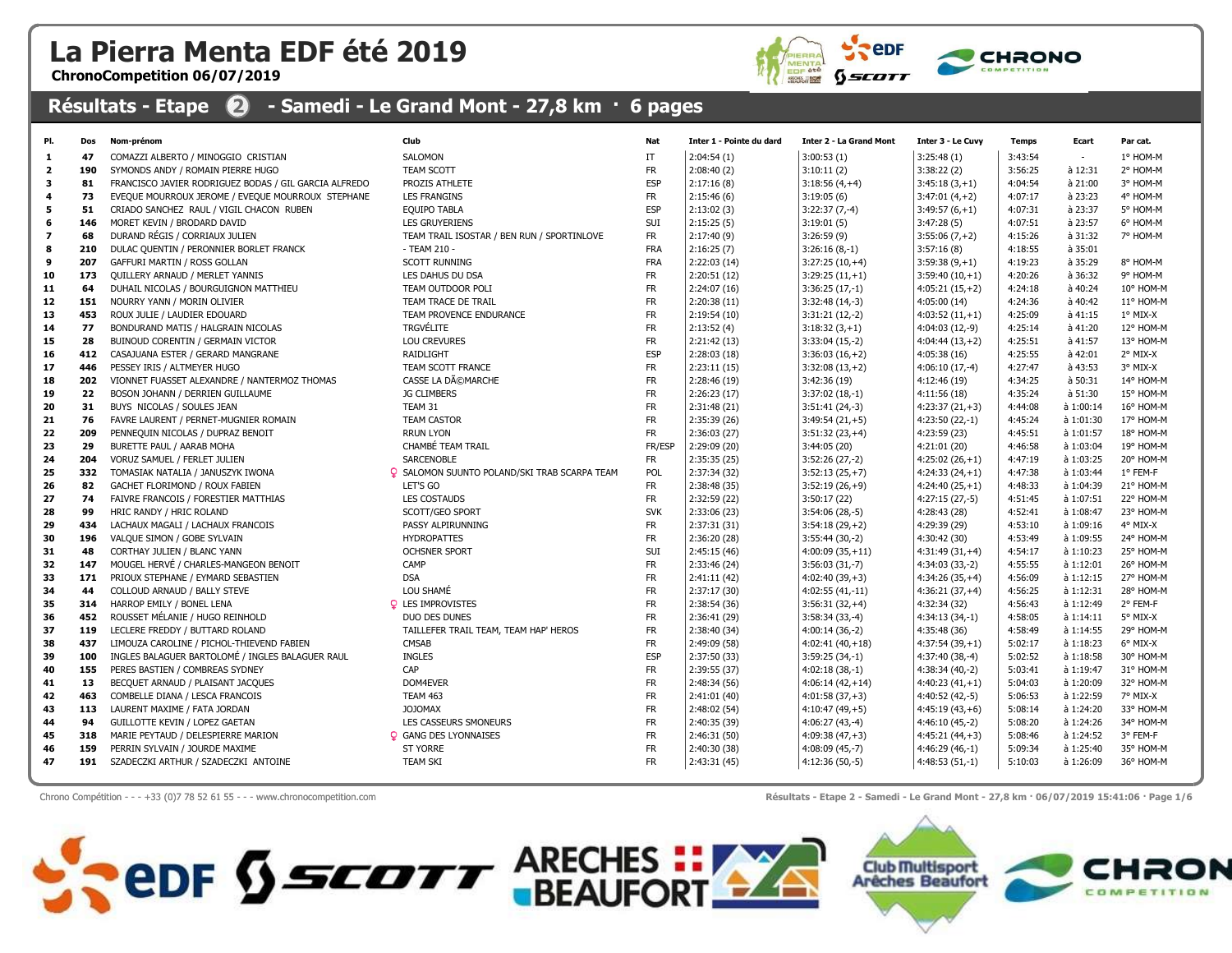

Chrono Compétition - - - +33 (0)7 78 52 61 55 - - - www.chronocompetition.com exercise exercise exercise and mont - 27,8 km · 06/07/2019 15:41:07 · Page 2/6

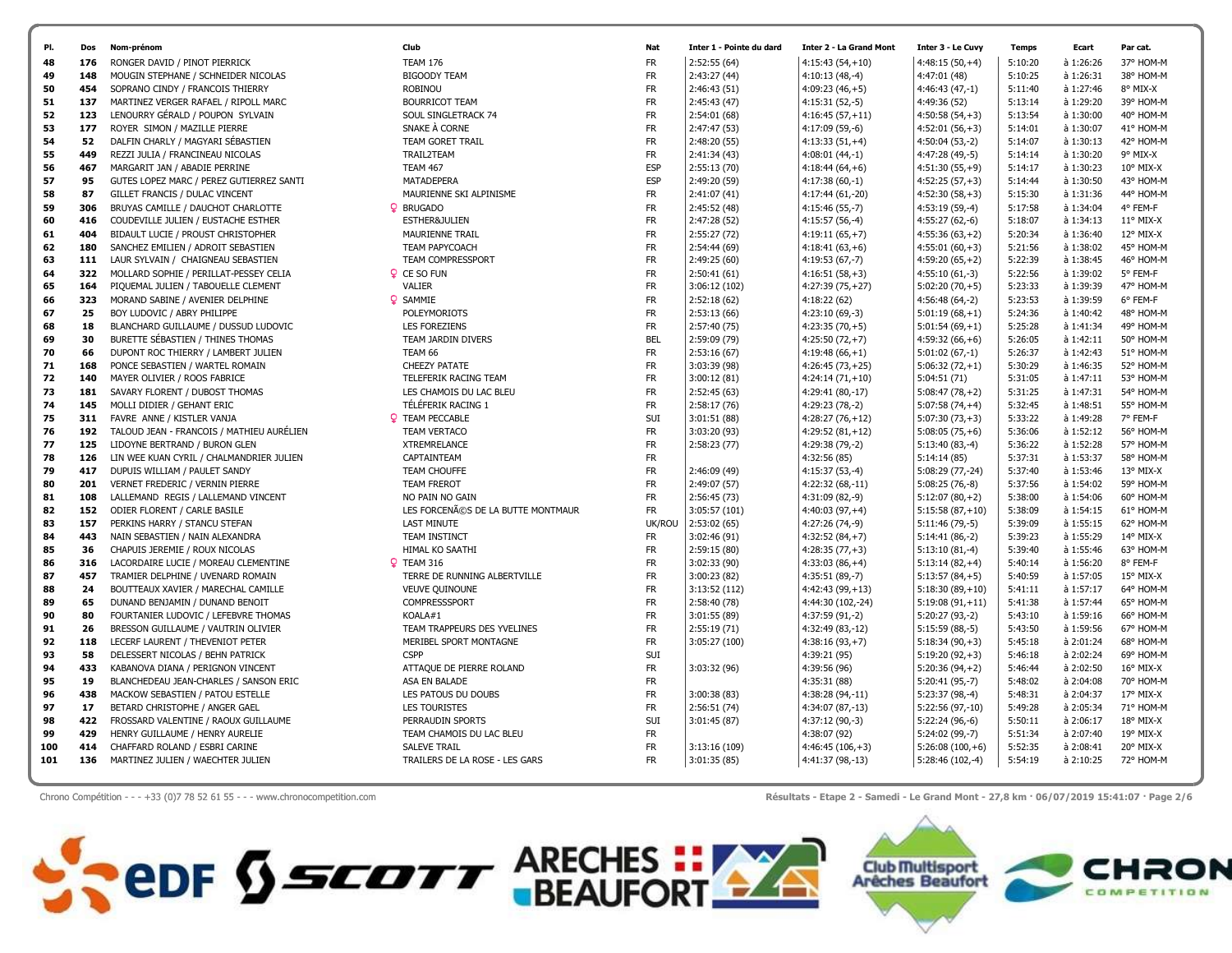

Chrono Compétition - - - +33 (0)7 78 52 61 55 - - - www.chronocompetition.com <br>
Résultats - Etape 2 - Samedi - Le Grand Mont - 27,8 km · 06/07/2019 15:41:07 · Page 3/6

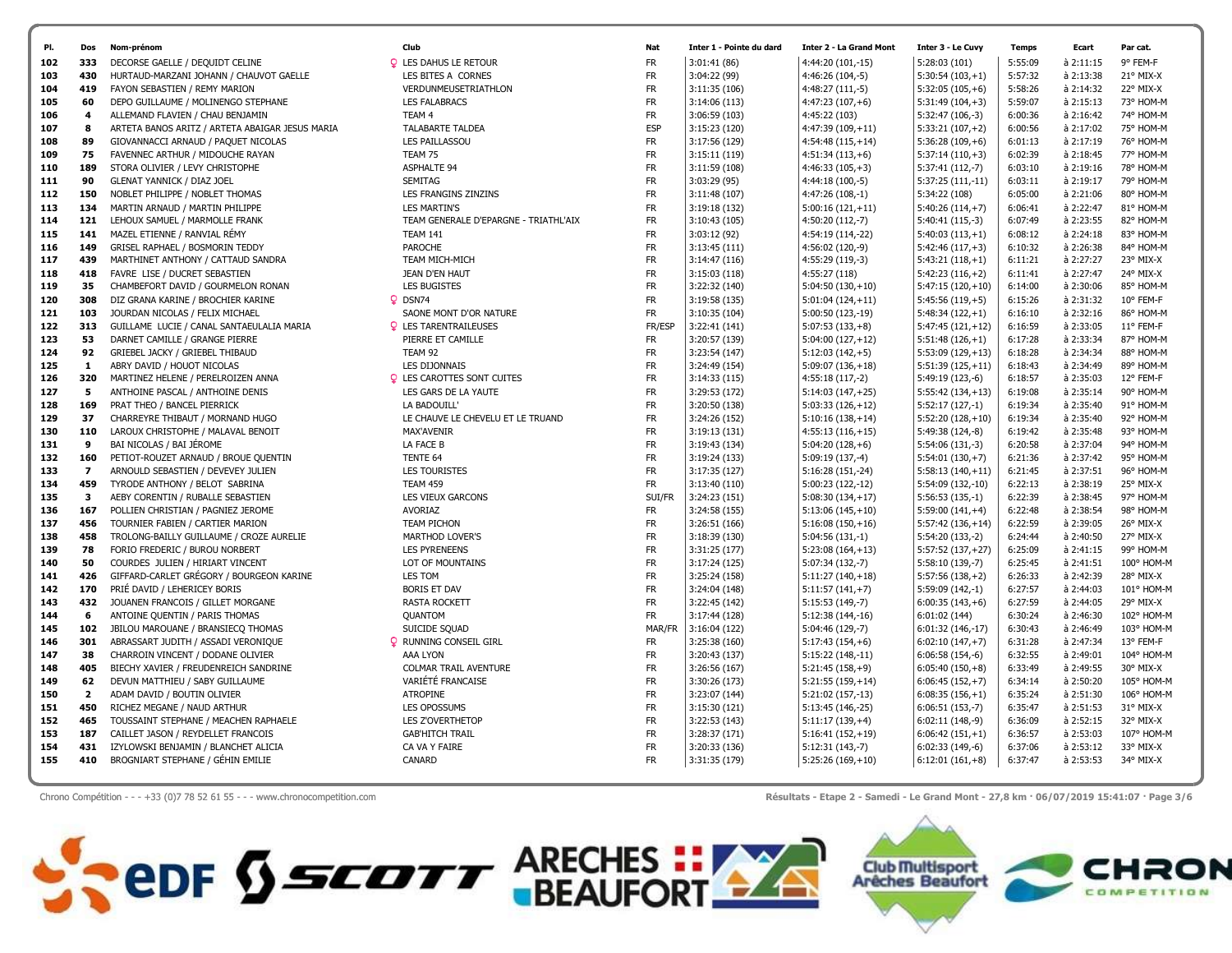

Chrono Compétition - - - +33 (0)7 78 52 61 55 - - - www.chronocompetition.com exercise and Résultats - Etape 2 - Samedi - Le Grand Mont - 27,8 km · 06/07/2019 15:41:08 · Page 4/6

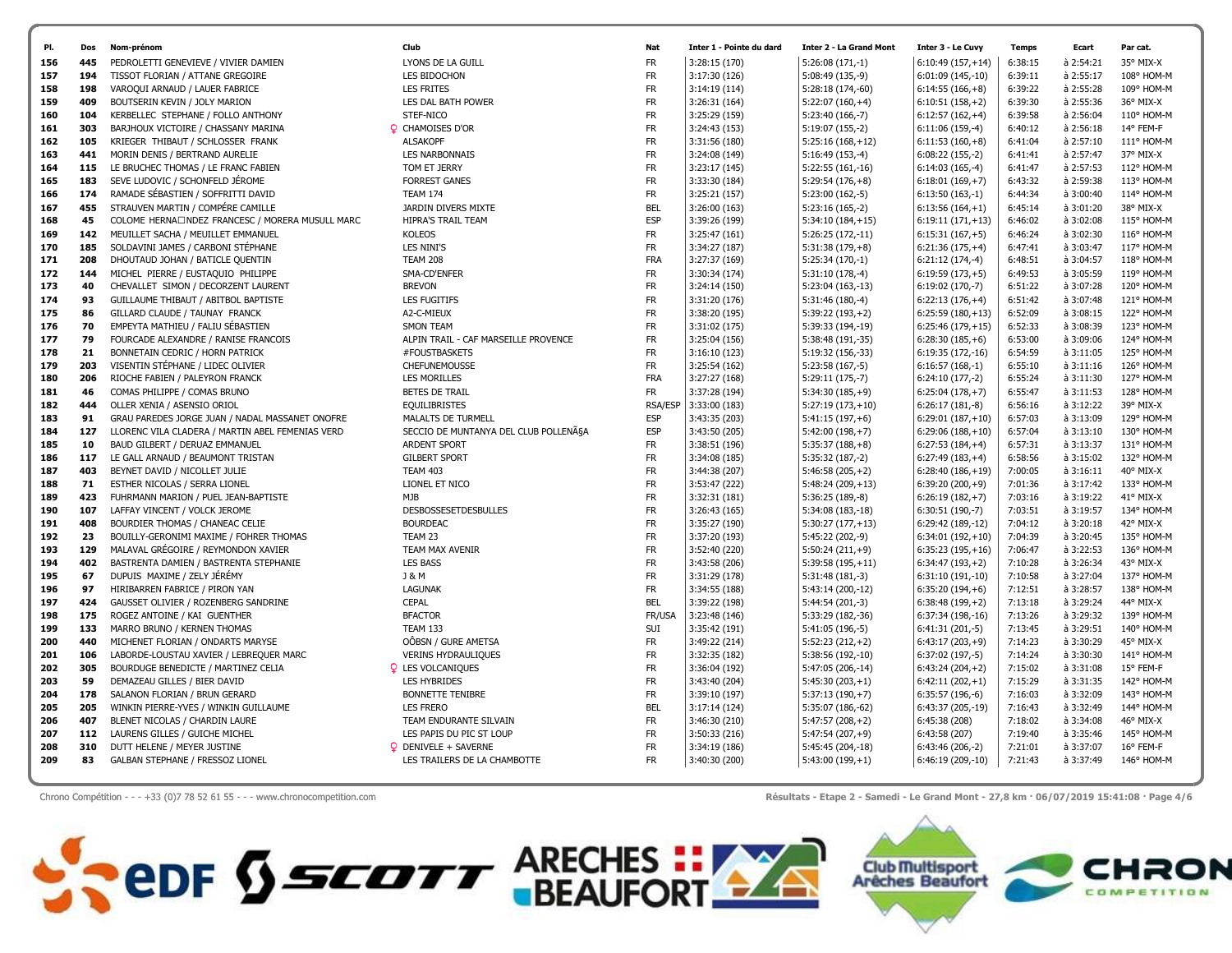| PUECH NICOLAS / SEVENE JÉROME<br>172<br><b>TEAM GDZ</b><br><b>FR</b><br>3:54:51 (225)<br>$5:53:56(214,+11)$<br>$6:49:32(210,+4)$<br>7:23:14<br>à 3:39:20<br>147° HOM-M<br>210<br>MAUCHAND JEROME / EYMARD BRICE<br>211<br>139<br>NEW TEAM RUNNERS 77<br><b>FR</b><br>3:50:54 (217)<br>5:58:33 (217)<br>$6:57:53(216,+1)$<br>7:27:40<br>à 3:43:46<br>148° HOM-M<br>SUI<br>$6:02:23(223,-5)$<br>47° MIX-X<br>464<br>LOZANO ADAN / VIRGILIO AUDREY<br>TEAM 464<br>3:51:34 (218)<br>$6:56:37(215,+8)$<br>7:28:20<br>$a$ 3:44:26<br>212<br>VINALMONT RUNNING FRIENDS<br><b>BEL</b><br>3:48:47 (212)<br>6:00:01 (220,-8)<br>$6:54:17(212,+8)$<br>à 3:46:25<br>213<br>88<br>GILLET EMMANUEL / GILLET THIBAUT<br>7:30:19<br>149° HOM-M<br><b>KEEP COOL</b><br>56<br>DE BACKER SERGE / DE BACKER GUY<br><b>RSA/BEL</b><br>3:43:14(201)<br>5:49:47 (210,-9)<br>$6:55:54(213,-3)$<br>7:32:54<br>à 3:49:00<br>150° HOM-M<br>214<br>304<br><b>Q</b> SALEVE GIRLS TRAIL<br><b>FR</b><br>7:33:25<br>à 3:49:31<br>17° FEM-F<br>BONHOMME KARINE / JOMARIEN SOLENE<br>3:48:56 (213)<br>5:53:09 (213)<br>$6:53:57(211,+2)$<br>215<br>- TEAM 212 -<br><b>FRA</b><br>3:57:09 (228)<br>$6:07:52(226,+2)$<br>7:02:37 (221,+5)<br>7:33:47<br>$a$ 3:49:53<br>216<br>212<br>GUILLOT STEPHANE / MAIORE STEPHANE<br>FFF : FÉDÉRATION DES FOUS FURIEUX<br><b>FR</b><br>55<br>DAVY ALEXANDRE / KERNE EMMANUEL<br>3:45:10 (208)<br>$5:58:10(216,-8)$<br>$6:56:08(214,+2)$<br>7:34:21<br>à 3:50:27<br>151° HOM-M<br>217<br>182<br><b>TEAM 182</b><br><b>FR</b><br>3:54:23 (224)<br>6:03:54(224)<br>7:34:26<br>à 3:50:32<br>152° HOM-M<br>218<br>SEGOND DOMINIQUE / DEGRANDI HERVE<br>$6:59:30(218,+6)$<br><b>FR</b><br>3:56:23 (226)<br>$6:09:41(228,-2)$<br>7:04:07 (222,+6)<br>$a$ 3:50:48<br>219<br>54<br>DAUBOURG RODOLPHE / DUQUESNE LAURENT<br>POURVU QUE CA PIQUE<br>7:34:42<br>153° HOM-M<br>466<br>THIEBAUD LISA / BOULOT SEBASTIEN<br><b>TEAM 466</b><br><b>FR</b><br>3:45:59 (209)<br>6:01:28 (221,-12)<br>$6:58:23(217,+4)$<br>7:35:53<br>à 3:51:59<br>48° MIX-X<br>220<br>27<br><b>DUMB &amp; DUMBER</b><br><b>BEL</b><br>3:52:20 (219)<br>5:59:09 (219)<br>6:59:34 (219)<br>7:36:31<br>à 3:52:37<br>154° HOM-M<br>221<br>BROUWERS MICHAEL / FRANCOIS JORDAN<br>INTO THE WILD<br><b>FR</b><br>3:35:22 (189)<br>5:57:34 (215,-26)<br>7:00:29 (220,-5)<br>7:37:40<br>à 3:53:46<br>222<br>166<br>PITTIE JEAN-PHILIPPE / HOREAU PIERRE<br>155° HOM-M<br>312<br>GEMMA RICA / TORTADES EROLA<br><b>Q</b> LLUNA PLENA<br><b>ESP</b><br>3:48:10 (211)<br>$6:02:07(222,-11)$<br>7:07:02 (223,-1)<br>7:41:19<br>à 3:57:25<br>18° FEM-F<br>223<br><b>FR</b><br>7:07:38 (224,-6)<br>224<br>69<br>DUVILLARD CHRISTIAN / PACLET ANDRE<br>SARTOT 117<br>3:57:14 (229)<br>$5:58:58(218,+11)$<br>7:43:38<br>à 3:59:44<br>156° HOM-M<br>49<br>COULET OLIVIER / BOURGEOIS PASCAL<br>TIC&TAC<br><b>FR</b><br>3:50:08 (215)<br>$6:09:24(227,-12)$<br>$7:12:24(225,+2)$<br>7:45:41<br>à 4:01:47<br>225<br>157° HOM-M<br><b>FR</b><br>162<br>PIEDNOIR MATTHIEU / BLANC ERIC<br>LES LOULOUS DU VAR<br>4:10:28 (242)<br>$6:16:18(234,+8)$<br>$7:18:37(229,+5)$<br>7:49:52<br>à 4:05:58<br>158° HOM-M<br>226<br>LE FLOCH JEAN-PASCAL / GUYON THIERRY<br><b>FR</b><br>4:08:09 (238)<br>6:21:40 (238)<br>$7:21:10(231,+7)$<br>227<br>116<br>ASR TRAIL 78<br>7:51:01<br>à 4:07:07<br>159° HOM-M<br><b>FR</b><br>153<br>PAULAT SÉBASTIEN / CRAPART LAURENT<br>KOALA#2<br>4:07:31 (237)<br>$6:30:20(247,-10)$<br>7:20:28 (230, +17)<br>7:51:54<br>à 4:08:00<br>228<br>160° HOM-M<br><b>FR</b><br>61<br>DESIREE JEAN-PIERRE / LE MOING PASCAL<br><b>LES BEAUFS</b><br>4:02:26 (233)<br>$6:12:09(231,+2)$<br>$7:13:53(227,+4)$<br>7:53:05<br>229<br>à 4:09:11<br>161° HOM-M<br>327<br>SACHE KAREN / DARRAGON HELENE<br><b>Q</b> TEAM 327<br><b>FR</b><br>3:52:44 (221)<br>6:09:53 (229,-8)<br>$7:15:14(228,+1)$<br>230<br>7:54:34<br>à 4:10:40<br>19° FEM-F<br>231<br>411<br>CAMBASSEDES NADEGE / CAMBASSÉDÉS THOMAS<br><b>ABOX</b><br><b>FR</b><br>3:43:27 (202)<br>6:06:39 (225,-23)<br>7:12:42 (226,-1)<br>7:57:38<br>à 4:13:44<br>49° MIX-X<br><b>FR</b><br>143<br>MEYNET-MEUNIER ETIENNE / MEYNET-MEUNIER SIMON<br><b>LES MOUNIS</b><br>4:10:34 (243)<br>$6:21:44(239,+4)$<br>7:22:04 (232,+7)<br>162° HOM-M<br>232<br>7:59:06<br>à 4:15:12<br><b>FR</b><br>233<br>425<br>GAUTIER MAXIME / AUFFRET LUCIE<br>LES AMOUREUX DU MARAIS<br>4:05:55 (236)<br>$6:21:17(237,-1)$<br>$7:23:14(233,+4)$<br>7:59:12<br>à 4:15:18<br>50° MIX-X<br>197<br>VARLEZ ADRIEN / MALAVAL QUENTIN<br>TEAM MAX AVENIR<br><b>FR</b><br>4:13:28 (246)<br>$6:25:42(242,+4)$<br>$7:29:09(241,+1)$<br>8:01:28<br>à 4:17:34<br>163° HOM-M<br>234<br><b>FR</b><br>235<br>138<br>MARTINON PIERRE / MALAVAL NICOLAS<br>PIOT POUSSIN<br>4:13:18 (245)<br>$6:25:38(241,+4)$<br>$7:28:54(239,+2)$<br>à 4:17:34<br>164° HOM-M<br>8:01:28<br><b>FR</b><br>236<br>447<br>PEYRON THIERRY / BRANCIFORTI CELINE<br>EP MANOSQUE<br>4:13:34 (247)<br>$6:21:51(240,+7)$<br>7:25:42 (238, +2)<br>8:01:36<br>à 4:17:42<br>51° MIX-X<br>237<br>101<br>IPENBURG, VAN ROBERT / SCHOUWENAAR HEIN<br><b>FLATLANDERS</b><br><b>NED</b><br>4:03:05 (235)<br>6:18:37(235)<br>7:23:37 (235)<br>8:02:22<br>à 4:18:28<br>165° HOM-M<br><b>FR</b><br>238<br>401<br>AMBROISE PHILIPPE / AMBROISE CAMILLE<br>LES PONSMENTA<br>3:56:58 (227)<br>$6:12:20(232,-5)$<br>7:23:27 (234,-2)<br>8:06:45<br>à 4:22:51<br>52° MIX-X<br><b>FR</b><br>$6:11:08(230,-7)$<br>239<br>302<br>ARNAUD AURELIE / PAPOT LISE<br><b>2 MOUNTAINSDREAMS</b><br>3:54:01 (223)<br>7:24:02 (236,-6)<br>8:07:28<br>à 4:23:34<br>20° FEM-F<br>12<br>EAF<br><b>FR</b><br>4:02:56 (234)<br>$6:14:53(233,+1)$<br>7:25:38 (237,-4)<br>à 4:24:37<br>166° HOM-M<br>240<br>BAVEREY PHILIPPE / LEVY PIERRE<br>8:08:31<br>415<br><b>FR</b><br>COLLARD SEBASTIEN / COLLARD SOPHIE<br><b>TEAM 415</b><br>4:11:55 (244)<br>$6:29:11(246,-2)$<br>$7:28:58(240,+6)$<br>8:09:04<br>à 4:25:10<br>53° MIX-X<br>241<br><b>FR</b><br>$6:20:22(236,-6)$<br>85<br>GAVEAU JEAN MARIE / BOISSET VINCENT<br>TEAM 85<br>3:58:01 (230)<br>7:29:43 (242,-6)<br>à 4:25:22<br>167° HOM-M<br>242<br>8:09:16<br>165<br>PITOISET SÉBASTIEN / VEYRAT PIERRE<br>LES RESCAPES DE BALME<br><b>FR</b><br>4:08:50 (240)<br>$6:28:57(245,-5)$<br>7:37:50 (247,-2)<br>à 4:25:45<br>243<br>8:09:39<br>168° HOM-M<br>321<br>MERCIER STEPHANIE / PAULET CAROLINE<br><b>Q</b> LES PRINCESSES DE MONAC<br><b>FR</b><br>4:02:09 (231)<br>6:31:33 (248,-17)<br>7:35:46 (245,+3)<br>8:15:41<br>à 4:31:47<br>21° FEM-F<br>244<br>211<br>LEWICKI ALEXANDRE / MARTIN SYLVAIN<br>- TEAM 211 -<br><b>FRA</b><br>4:02:20 (232)<br>6:31:36 (249,-17)<br>$7:36:19(246,+3)$<br>8:15:41<br>à 4:31:47<br>245<br>184<br><b>FR</b><br>246<br>SIMONARD FRANCK / BOURVA LAURENT<br>TEAM 184<br>4:10:16 (241)<br>$6:27:44(243,-2)$<br>7:35:43 (244,-1)<br>8:18:24<br>à 4:34:30<br>169° HOM-M<br>LEBAS SÉVERINE / GAILLAC CHRISTOPHE<br>436<br>TRAILERS DU PIC SAINT-LOUP 1<br><b>FR</b><br>4:18:31 (249)<br>6:39:11 (250,-1)<br>$7:41:13(248,+2)$<br>8:19:00<br>à 4:35:06<br>54° MIX-X<br>247<br>PICOT ANTOINE / CICZORA YANN<br><b>FR</b><br>à 4:37:41<br>161<br><b>TEAM 161</b><br>4:16:26 (248)<br>$6:28:31(244,+4)$<br>$7:32:49(243,+1)$<br>8:21:35<br>170° HOM-M<br>248<br>477<br>SERRE-FILE<br><b>FRA</b><br>249<br>4:18:35 (250)<br>$6:44:45(251,-1)$<br>8:22:00<br>à 4:38:06<br>Abandons<br>CASTAGNÉ YANN / DUBOIS LYNE<br><b>FR</b><br>TEAM NEUCHAVENTURE<br>413<br>Abandon<br><b>DNF</b><br>FR.<br>MANENTI LAURENT / EMANUELLI CYPRIEN<br>CI SIMU<br>130<br>Abandon<br><b>DNF</b><br>307<br>DE JACQUELOT LAURE / SALIMI SARAH<br><b>Q</b> LES NANAPURNAS<br><b>FR</b><br><b>DNF</b><br>Abandon<br>34<br>CAPRI FABIEN / BUET CHRISTOPHE<br><b>LES TOCARDS</b><br><b>FR</b><br><b>DNF</b><br>Abandon<br><b>FR</b><br>16<br>BERNAZ JULIEN / BOUVET EDDY<br>TEAM 16<br>Abandon<br><b>DNF</b><br><b>FR</b><br>200<br>VERDIER PIERRE / JOURJON ANTOINE<br>JE COURS POUR ACTE<br>Abandon<br><b>DNF</b><br>195<br>TRUPKIEWICZ YAN / VIEUX-JEANTON GUILLAUME<br>VA'TOU<br><b>FR</b><br>3:00:54 (84)<br><b>DNF</b><br>Abandon<br>193<br>THORET SIMON / VALEANU OLIVIER<br><b>FR</b><br>3:03:24 (94)<br>SIMON ET PUMBA<br>Abandon<br><b>DNF</b><br><b>FR</b><br>39<br>CHARVET JÉRÉMIE / GUICHERD GUILLAUME<br><b>LES GUICHAR</b><br>4:08:38 (239)<br>Abandon<br><b>DNF</b><br>109<br>LAROSE ERIC / CEDAT BRUNO<br>MONTAGNES&SCIENCES<br>FR<br>3:03:35 (97)<br>4:48:19 (110,-13)<br><b>DNF</b><br>Abandon<br>33<br>CAMBIER PASCAL / OTJACQUES GEOFFROY<br><b>BEL</b><br>TNTB - FRIENDS<br>Abandon<br><b>DNF</b><br>72<br><b>FR</b><br><b>DNF</b><br>EVANGELISTA MARC / BABEL OLIVIER<br>CASINCATRAIL<br>Abandon<br><b>DNF</b><br>468<br>BRUNET LAURE / PITRAS BERTRAND<br>- TEAM 468 -<br><b>FRA</b><br>Abandon | PI. | Dos | Nom-prénom | Club | Nat | Inter 1 - Pointe du dard | Inter 2 - La Grand Mont | Inter 3 - Le Cuvy | <b>Temps</b> | Ecart | Par cat. |
|---------------------------------------------------------------------------------------------------------------------------------------------------------------------------------------------------------------------------------------------------------------------------------------------------------------------------------------------------------------------------------------------------------------------------------------------------------------------------------------------------------------------------------------------------------------------------------------------------------------------------------------------------------------------------------------------------------------------------------------------------------------------------------------------------------------------------------------------------------------------------------------------------------------------------------------------------------------------------------------------------------------------------------------------------------------------------------------------------------------------------------------------------------------------------------------------------------------------------------------------------------------------------------------------------------------------------------------------------------------------------------------------------------------------------------------------------------------------------------------------------------------------------------------------------------------------------------------------------------------------------------------------------------------------------------------------------------------------------------------------------------------------------------------------------------------------------------------------------------------------------------------------------------------------------------------------------------------------------------------------------------------------------------------------------------------------------------------------------------------------------------------------------------------------------------------------------------------------------------------------------------------------------------------------------------------------------------------------------------------------------------------------------------------------------------------------------------------------------------------------------------------------------------------------------------------------------------------------------------------------------------------------------------------------------------------------------------------------------------------------------------------------------------------------------------------------------------------------------------------------------------------------------------------------------------------------------------------------------------------------------------------------------------------------------------------------------------------------------------------------------------------------------------------------------------------------------------------------------------------------------------------------------------------------------------------------------------------------------------------------------------------------------------------------------------------------------------------------------------------------------------------------------------------------------------------------------------------------------------------------------------------------------------------------------------------------------------------------------------------------------------------------------------------------------------------------------------------------------------------------------------------------------------------------------------------------------------------------------------------------------------------------------------------------------------------------------------------------------------------------------------------------------------------------------------------------------------------------------------------------------------------------------------------------------------------------------------------------------------------------------------------------------------------------------------------------------------------------------------------------------------------------------------------------------------------------------------------------------------------------------------------------------------------------------------------------------------------------------------------------------------------------------------------------------------------------------------------------------------------------------------------------------------------------------------------------------------------------------------------------------------------------------------------------------------------------------------------------------------------------------------------------------------------------------------------------------------------------------------------------------------------------------------------------------------------------------------------------------------------------------------------------------------------------------------------------------------------------------------------------------------------------------------------------------------------------------------------------------------------------------------------------------------------------------------------------------------------------------------------------------------------------------------------------------------------------------------------------------------------------------------------------------------------------------------------------------------------------------------------------------------------------------------------------------------------------------------------------------------------------------------------------------------------------------------------------------------------------------------------------------------------------------------------------------------------------------------------------------------------------------------------------------------------------------------------------------------------------------------------------------------------------------------------------------------------------------------------------------------------------------------------------------------------------------------------------------------------------------------------------------------------------------------------------------------------------------------------------------------------------------------------------------------------------------------------------------------------------------------------------------------------------------------------------------------------------------------------------------------------------------------------------------------------------------------------------------------------------------------------------------------------------------------------------------------------------------------------------------------------------------------------------------------------------------------------------------------------------------------------------------------------------------------------------------------------------------------------------------------------------------------------------------------------------------------------------------------------------------------------------------------------------------------------------------------------------------------------------------------------------------------------------------------------------------------------------------------------------------------------------------------------------------------------------------------------------------------------------------------------------------------------------------------------------------------------------------------------------------------------------------------------------------------------------------------------------------------------------------------------------------------------------------------------------------------------------------------------------------------------------------------------------------------------------------------------------------------------------------------------------------------------------------------------------------------------------------------------------------------------------------------------------------------------------------------|-----|-----|------------|------|-----|--------------------------|-------------------------|-------------------|--------------|-------|----------|
|                                                                                                                                                                                                                                                                                                                                                                                                                                                                                                                                                                                                                                                                                                                                                                                                                                                                                                                                                                                                                                                                                                                                                                                                                                                                                                                                                                                                                                                                                                                                                                                                                                                                                                                                                                                                                                                                                                                                                                                                                                                                                                                                                                                                                                                                                                                                                                                                                                                                                                                                                                                                                                                                                                                                                                                                                                                                                                                                                                                                                                                                                                                                                                                                                                                                                                                                                                                                                                                                                                                                                                                                                                                                                                                                                                                                                                                                                                                                                                                                                                                                                                                                                                                                                                                                                                                                                                                                                                                                                                                                                                                                                                                                                                                                                                                                                                                                                                                                                                                                                                                                                                                                                                                                                                                                                                                                                                                                                                                                                                                                                                                                                                                                                                                                                                                                                                                                                                                                                                                                                                                                                                                                                                                                                                                                                                                                                                                                                                                                                                                                                                                                                                                                                                                                                                                                                                                                                                                                                                                                                                                                                                                                                                                                                                                                                                                                                                                                                                                                                                                                                                                                                                                                                                                                                                                                                                                                                                                                                                                                                                                                                                                                                                                                                                                                                                                                                                                                                                                                                                                                                                                                                                                                                                                                                                                                         |     |     |            |      |     |                          |                         |                   |              |       |          |
|                                                                                                                                                                                                                                                                                                                                                                                                                                                                                                                                                                                                                                                                                                                                                                                                                                                                                                                                                                                                                                                                                                                                                                                                                                                                                                                                                                                                                                                                                                                                                                                                                                                                                                                                                                                                                                                                                                                                                                                                                                                                                                                                                                                                                                                                                                                                                                                                                                                                                                                                                                                                                                                                                                                                                                                                                                                                                                                                                                                                                                                                                                                                                                                                                                                                                                                                                                                                                                                                                                                                                                                                                                                                                                                                                                                                                                                                                                                                                                                                                                                                                                                                                                                                                                                                                                                                                                                                                                                                                                                                                                                                                                                                                                                                                                                                                                                                                                                                                                                                                                                                                                                                                                                                                                                                                                                                                                                                                                                                                                                                                                                                                                                                                                                                                                                                                                                                                                                                                                                                                                                                                                                                                                                                                                                                                                                                                                                                                                                                                                                                                                                                                                                                                                                                                                                                                                                                                                                                                                                                                                                                                                                                                                                                                                                                                                                                                                                                                                                                                                                                                                                                                                                                                                                                                                                                                                                                                                                                                                                                                                                                                                                                                                                                                                                                                                                                                                                                                                                                                                                                                                                                                                                                                                                                                                                                         |     |     |            |      |     |                          |                         |                   |              |       |          |
|                                                                                                                                                                                                                                                                                                                                                                                                                                                                                                                                                                                                                                                                                                                                                                                                                                                                                                                                                                                                                                                                                                                                                                                                                                                                                                                                                                                                                                                                                                                                                                                                                                                                                                                                                                                                                                                                                                                                                                                                                                                                                                                                                                                                                                                                                                                                                                                                                                                                                                                                                                                                                                                                                                                                                                                                                                                                                                                                                                                                                                                                                                                                                                                                                                                                                                                                                                                                                                                                                                                                                                                                                                                                                                                                                                                                                                                                                                                                                                                                                                                                                                                                                                                                                                                                                                                                                                                                                                                                                                                                                                                                                                                                                                                                                                                                                                                                                                                                                                                                                                                                                                                                                                                                                                                                                                                                                                                                                                                                                                                                                                                                                                                                                                                                                                                                                                                                                                                                                                                                                                                                                                                                                                                                                                                                                                                                                                                                                                                                                                                                                                                                                                                                                                                                                                                                                                                                                                                                                                                                                                                                                                                                                                                                                                                                                                                                                                                                                                                                                                                                                                                                                                                                                                                                                                                                                                                                                                                                                                                                                                                                                                                                                                                                                                                                                                                                                                                                                                                                                                                                                                                                                                                                                                                                                                                                         |     |     |            |      |     |                          |                         |                   |              |       |          |
|                                                                                                                                                                                                                                                                                                                                                                                                                                                                                                                                                                                                                                                                                                                                                                                                                                                                                                                                                                                                                                                                                                                                                                                                                                                                                                                                                                                                                                                                                                                                                                                                                                                                                                                                                                                                                                                                                                                                                                                                                                                                                                                                                                                                                                                                                                                                                                                                                                                                                                                                                                                                                                                                                                                                                                                                                                                                                                                                                                                                                                                                                                                                                                                                                                                                                                                                                                                                                                                                                                                                                                                                                                                                                                                                                                                                                                                                                                                                                                                                                                                                                                                                                                                                                                                                                                                                                                                                                                                                                                                                                                                                                                                                                                                                                                                                                                                                                                                                                                                                                                                                                                                                                                                                                                                                                                                                                                                                                                                                                                                                                                                                                                                                                                                                                                                                                                                                                                                                                                                                                                                                                                                                                                                                                                                                                                                                                                                                                                                                                                                                                                                                                                                                                                                                                                                                                                                                                                                                                                                                                                                                                                                                                                                                                                                                                                                                                                                                                                                                                                                                                                                                                                                                                                                                                                                                                                                                                                                                                                                                                                                                                                                                                                                                                                                                                                                                                                                                                                                                                                                                                                                                                                                                                                                                                                                                         |     |     |            |      |     |                          |                         |                   |              |       |          |
|                                                                                                                                                                                                                                                                                                                                                                                                                                                                                                                                                                                                                                                                                                                                                                                                                                                                                                                                                                                                                                                                                                                                                                                                                                                                                                                                                                                                                                                                                                                                                                                                                                                                                                                                                                                                                                                                                                                                                                                                                                                                                                                                                                                                                                                                                                                                                                                                                                                                                                                                                                                                                                                                                                                                                                                                                                                                                                                                                                                                                                                                                                                                                                                                                                                                                                                                                                                                                                                                                                                                                                                                                                                                                                                                                                                                                                                                                                                                                                                                                                                                                                                                                                                                                                                                                                                                                                                                                                                                                                                                                                                                                                                                                                                                                                                                                                                                                                                                                                                                                                                                                                                                                                                                                                                                                                                                                                                                                                                                                                                                                                                                                                                                                                                                                                                                                                                                                                                                                                                                                                                                                                                                                                                                                                                                                                                                                                                                                                                                                                                                                                                                                                                                                                                                                                                                                                                                                                                                                                                                                                                                                                                                                                                                                                                                                                                                                                                                                                                                                                                                                                                                                                                                                                                                                                                                                                                                                                                                                                                                                                                                                                                                                                                                                                                                                                                                                                                                                                                                                                                                                                                                                                                                                                                                                                                                         |     |     |            |      |     |                          |                         |                   |              |       |          |
|                                                                                                                                                                                                                                                                                                                                                                                                                                                                                                                                                                                                                                                                                                                                                                                                                                                                                                                                                                                                                                                                                                                                                                                                                                                                                                                                                                                                                                                                                                                                                                                                                                                                                                                                                                                                                                                                                                                                                                                                                                                                                                                                                                                                                                                                                                                                                                                                                                                                                                                                                                                                                                                                                                                                                                                                                                                                                                                                                                                                                                                                                                                                                                                                                                                                                                                                                                                                                                                                                                                                                                                                                                                                                                                                                                                                                                                                                                                                                                                                                                                                                                                                                                                                                                                                                                                                                                                                                                                                                                                                                                                                                                                                                                                                                                                                                                                                                                                                                                                                                                                                                                                                                                                                                                                                                                                                                                                                                                                                                                                                                                                                                                                                                                                                                                                                                                                                                                                                                                                                                                                                                                                                                                                                                                                                                                                                                                                                                                                                                                                                                                                                                                                                                                                                                                                                                                                                                                                                                                                                                                                                                                                                                                                                                                                                                                                                                                                                                                                                                                                                                                                                                                                                                                                                                                                                                                                                                                                                                                                                                                                                                                                                                                                                                                                                                                                                                                                                                                                                                                                                                                                                                                                                                                                                                                                                         |     |     |            |      |     |                          |                         |                   |              |       |          |
|                                                                                                                                                                                                                                                                                                                                                                                                                                                                                                                                                                                                                                                                                                                                                                                                                                                                                                                                                                                                                                                                                                                                                                                                                                                                                                                                                                                                                                                                                                                                                                                                                                                                                                                                                                                                                                                                                                                                                                                                                                                                                                                                                                                                                                                                                                                                                                                                                                                                                                                                                                                                                                                                                                                                                                                                                                                                                                                                                                                                                                                                                                                                                                                                                                                                                                                                                                                                                                                                                                                                                                                                                                                                                                                                                                                                                                                                                                                                                                                                                                                                                                                                                                                                                                                                                                                                                                                                                                                                                                                                                                                                                                                                                                                                                                                                                                                                                                                                                                                                                                                                                                                                                                                                                                                                                                                                                                                                                                                                                                                                                                                                                                                                                                                                                                                                                                                                                                                                                                                                                                                                                                                                                                                                                                                                                                                                                                                                                                                                                                                                                                                                                                                                                                                                                                                                                                                                                                                                                                                                                                                                                                                                                                                                                                                                                                                                                                                                                                                                                                                                                                                                                                                                                                                                                                                                                                                                                                                                                                                                                                                                                                                                                                                                                                                                                                                                                                                                                                                                                                                                                                                                                                                                                                                                                                                                         |     |     |            |      |     |                          |                         |                   |              |       |          |
|                                                                                                                                                                                                                                                                                                                                                                                                                                                                                                                                                                                                                                                                                                                                                                                                                                                                                                                                                                                                                                                                                                                                                                                                                                                                                                                                                                                                                                                                                                                                                                                                                                                                                                                                                                                                                                                                                                                                                                                                                                                                                                                                                                                                                                                                                                                                                                                                                                                                                                                                                                                                                                                                                                                                                                                                                                                                                                                                                                                                                                                                                                                                                                                                                                                                                                                                                                                                                                                                                                                                                                                                                                                                                                                                                                                                                                                                                                                                                                                                                                                                                                                                                                                                                                                                                                                                                                                                                                                                                                                                                                                                                                                                                                                                                                                                                                                                                                                                                                                                                                                                                                                                                                                                                                                                                                                                                                                                                                                                                                                                                                                                                                                                                                                                                                                                                                                                                                                                                                                                                                                                                                                                                                                                                                                                                                                                                                                                                                                                                                                                                                                                                                                                                                                                                                                                                                                                                                                                                                                                                                                                                                                                                                                                                                                                                                                                                                                                                                                                                                                                                                                                                                                                                                                                                                                                                                                                                                                                                                                                                                                                                                                                                                                                                                                                                                                                                                                                                                                                                                                                                                                                                                                                                                                                                                                                         |     |     |            |      |     |                          |                         |                   |              |       |          |
|                                                                                                                                                                                                                                                                                                                                                                                                                                                                                                                                                                                                                                                                                                                                                                                                                                                                                                                                                                                                                                                                                                                                                                                                                                                                                                                                                                                                                                                                                                                                                                                                                                                                                                                                                                                                                                                                                                                                                                                                                                                                                                                                                                                                                                                                                                                                                                                                                                                                                                                                                                                                                                                                                                                                                                                                                                                                                                                                                                                                                                                                                                                                                                                                                                                                                                                                                                                                                                                                                                                                                                                                                                                                                                                                                                                                                                                                                                                                                                                                                                                                                                                                                                                                                                                                                                                                                                                                                                                                                                                                                                                                                                                                                                                                                                                                                                                                                                                                                                                                                                                                                                                                                                                                                                                                                                                                                                                                                                                                                                                                                                                                                                                                                                                                                                                                                                                                                                                                                                                                                                                                                                                                                                                                                                                                                                                                                                                                                                                                                                                                                                                                                                                                                                                                                                                                                                                                                                                                                                                                                                                                                                                                                                                                                                                                                                                                                                                                                                                                                                                                                                                                                                                                                                                                                                                                                                                                                                                                                                                                                                                                                                                                                                                                                                                                                                                                                                                                                                                                                                                                                                                                                                                                                                                                                                                                         |     |     |            |      |     |                          |                         |                   |              |       |          |
|                                                                                                                                                                                                                                                                                                                                                                                                                                                                                                                                                                                                                                                                                                                                                                                                                                                                                                                                                                                                                                                                                                                                                                                                                                                                                                                                                                                                                                                                                                                                                                                                                                                                                                                                                                                                                                                                                                                                                                                                                                                                                                                                                                                                                                                                                                                                                                                                                                                                                                                                                                                                                                                                                                                                                                                                                                                                                                                                                                                                                                                                                                                                                                                                                                                                                                                                                                                                                                                                                                                                                                                                                                                                                                                                                                                                                                                                                                                                                                                                                                                                                                                                                                                                                                                                                                                                                                                                                                                                                                                                                                                                                                                                                                                                                                                                                                                                                                                                                                                                                                                                                                                                                                                                                                                                                                                                                                                                                                                                                                                                                                                                                                                                                                                                                                                                                                                                                                                                                                                                                                                                                                                                                                                                                                                                                                                                                                                                                                                                                                                                                                                                                                                                                                                                                                                                                                                                                                                                                                                                                                                                                                                                                                                                                                                                                                                                                                                                                                                                                                                                                                                                                                                                                                                                                                                                                                                                                                                                                                                                                                                                                                                                                                                                                                                                                                                                                                                                                                                                                                                                                                                                                                                                                                                                                                                                         |     |     |            |      |     |                          |                         |                   |              |       |          |
|                                                                                                                                                                                                                                                                                                                                                                                                                                                                                                                                                                                                                                                                                                                                                                                                                                                                                                                                                                                                                                                                                                                                                                                                                                                                                                                                                                                                                                                                                                                                                                                                                                                                                                                                                                                                                                                                                                                                                                                                                                                                                                                                                                                                                                                                                                                                                                                                                                                                                                                                                                                                                                                                                                                                                                                                                                                                                                                                                                                                                                                                                                                                                                                                                                                                                                                                                                                                                                                                                                                                                                                                                                                                                                                                                                                                                                                                                                                                                                                                                                                                                                                                                                                                                                                                                                                                                                                                                                                                                                                                                                                                                                                                                                                                                                                                                                                                                                                                                                                                                                                                                                                                                                                                                                                                                                                                                                                                                                                                                                                                                                                                                                                                                                                                                                                                                                                                                                                                                                                                                                                                                                                                                                                                                                                                                                                                                                                                                                                                                                                                                                                                                                                                                                                                                                                                                                                                                                                                                                                                                                                                                                                                                                                                                                                                                                                                                                                                                                                                                                                                                                                                                                                                                                                                                                                                                                                                                                                                                                                                                                                                                                                                                                                                                                                                                                                                                                                                                                                                                                                                                                                                                                                                                                                                                                                                         |     |     |            |      |     |                          |                         |                   |              |       |          |
|                                                                                                                                                                                                                                                                                                                                                                                                                                                                                                                                                                                                                                                                                                                                                                                                                                                                                                                                                                                                                                                                                                                                                                                                                                                                                                                                                                                                                                                                                                                                                                                                                                                                                                                                                                                                                                                                                                                                                                                                                                                                                                                                                                                                                                                                                                                                                                                                                                                                                                                                                                                                                                                                                                                                                                                                                                                                                                                                                                                                                                                                                                                                                                                                                                                                                                                                                                                                                                                                                                                                                                                                                                                                                                                                                                                                                                                                                                                                                                                                                                                                                                                                                                                                                                                                                                                                                                                                                                                                                                                                                                                                                                                                                                                                                                                                                                                                                                                                                                                                                                                                                                                                                                                                                                                                                                                                                                                                                                                                                                                                                                                                                                                                                                                                                                                                                                                                                                                                                                                                                                                                                                                                                                                                                                                                                                                                                                                                                                                                                                                                                                                                                                                                                                                                                                                                                                                                                                                                                                                                                                                                                                                                                                                                                                                                                                                                                                                                                                                                                                                                                                                                                                                                                                                                                                                                                                                                                                                                                                                                                                                                                                                                                                                                                                                                                                                                                                                                                                                                                                                                                                                                                                                                                                                                                                                                         |     |     |            |      |     |                          |                         |                   |              |       |          |
|                                                                                                                                                                                                                                                                                                                                                                                                                                                                                                                                                                                                                                                                                                                                                                                                                                                                                                                                                                                                                                                                                                                                                                                                                                                                                                                                                                                                                                                                                                                                                                                                                                                                                                                                                                                                                                                                                                                                                                                                                                                                                                                                                                                                                                                                                                                                                                                                                                                                                                                                                                                                                                                                                                                                                                                                                                                                                                                                                                                                                                                                                                                                                                                                                                                                                                                                                                                                                                                                                                                                                                                                                                                                                                                                                                                                                                                                                                                                                                                                                                                                                                                                                                                                                                                                                                                                                                                                                                                                                                                                                                                                                                                                                                                                                                                                                                                                                                                                                                                                                                                                                                                                                                                                                                                                                                                                                                                                                                                                                                                                                                                                                                                                                                                                                                                                                                                                                                                                                                                                                                                                                                                                                                                                                                                                                                                                                                                                                                                                                                                                                                                                                                                                                                                                                                                                                                                                                                                                                                                                                                                                                                                                                                                                                                                                                                                                                                                                                                                                                                                                                                                                                                                                                                                                                                                                                                                                                                                                                                                                                                                                                                                                                                                                                                                                                                                                                                                                                                                                                                                                                                                                                                                                                                                                                                                                         |     |     |            |      |     |                          |                         |                   |              |       |          |
|                                                                                                                                                                                                                                                                                                                                                                                                                                                                                                                                                                                                                                                                                                                                                                                                                                                                                                                                                                                                                                                                                                                                                                                                                                                                                                                                                                                                                                                                                                                                                                                                                                                                                                                                                                                                                                                                                                                                                                                                                                                                                                                                                                                                                                                                                                                                                                                                                                                                                                                                                                                                                                                                                                                                                                                                                                                                                                                                                                                                                                                                                                                                                                                                                                                                                                                                                                                                                                                                                                                                                                                                                                                                                                                                                                                                                                                                                                                                                                                                                                                                                                                                                                                                                                                                                                                                                                                                                                                                                                                                                                                                                                                                                                                                                                                                                                                                                                                                                                                                                                                                                                                                                                                                                                                                                                                                                                                                                                                                                                                                                                                                                                                                                                                                                                                                                                                                                                                                                                                                                                                                                                                                                                                                                                                                                                                                                                                                                                                                                                                                                                                                                                                                                                                                                                                                                                                                                                                                                                                                                                                                                                                                                                                                                                                                                                                                                                                                                                                                                                                                                                                                                                                                                                                                                                                                                                                                                                                                                                                                                                                                                                                                                                                                                                                                                                                                                                                                                                                                                                                                                                                                                                                                                                                                                                                                         |     |     |            |      |     |                          |                         |                   |              |       |          |
|                                                                                                                                                                                                                                                                                                                                                                                                                                                                                                                                                                                                                                                                                                                                                                                                                                                                                                                                                                                                                                                                                                                                                                                                                                                                                                                                                                                                                                                                                                                                                                                                                                                                                                                                                                                                                                                                                                                                                                                                                                                                                                                                                                                                                                                                                                                                                                                                                                                                                                                                                                                                                                                                                                                                                                                                                                                                                                                                                                                                                                                                                                                                                                                                                                                                                                                                                                                                                                                                                                                                                                                                                                                                                                                                                                                                                                                                                                                                                                                                                                                                                                                                                                                                                                                                                                                                                                                                                                                                                                                                                                                                                                                                                                                                                                                                                                                                                                                                                                                                                                                                                                                                                                                                                                                                                                                                                                                                                                                                                                                                                                                                                                                                                                                                                                                                                                                                                                                                                                                                                                                                                                                                                                                                                                                                                                                                                                                                                                                                                                                                                                                                                                                                                                                                                                                                                                                                                                                                                                                                                                                                                                                                                                                                                                                                                                                                                                                                                                                                                                                                                                                                                                                                                                                                                                                                                                                                                                                                                                                                                                                                                                                                                                                                                                                                                                                                                                                                                                                                                                                                                                                                                                                                                                                                                                                                         |     |     |            |      |     |                          |                         |                   |              |       |          |
|                                                                                                                                                                                                                                                                                                                                                                                                                                                                                                                                                                                                                                                                                                                                                                                                                                                                                                                                                                                                                                                                                                                                                                                                                                                                                                                                                                                                                                                                                                                                                                                                                                                                                                                                                                                                                                                                                                                                                                                                                                                                                                                                                                                                                                                                                                                                                                                                                                                                                                                                                                                                                                                                                                                                                                                                                                                                                                                                                                                                                                                                                                                                                                                                                                                                                                                                                                                                                                                                                                                                                                                                                                                                                                                                                                                                                                                                                                                                                                                                                                                                                                                                                                                                                                                                                                                                                                                                                                                                                                                                                                                                                                                                                                                                                                                                                                                                                                                                                                                                                                                                                                                                                                                                                                                                                                                                                                                                                                                                                                                                                                                                                                                                                                                                                                                                                                                                                                                                                                                                                                                                                                                                                                                                                                                                                                                                                                                                                                                                                                                                                                                                                                                                                                                                                                                                                                                                                                                                                                                                                                                                                                                                                                                                                                                                                                                                                                                                                                                                                                                                                                                                                                                                                                                                                                                                                                                                                                                                                                                                                                                                                                                                                                                                                                                                                                                                                                                                                                                                                                                                                                                                                                                                                                                                                                                                         |     |     |            |      |     |                          |                         |                   |              |       |          |
|                                                                                                                                                                                                                                                                                                                                                                                                                                                                                                                                                                                                                                                                                                                                                                                                                                                                                                                                                                                                                                                                                                                                                                                                                                                                                                                                                                                                                                                                                                                                                                                                                                                                                                                                                                                                                                                                                                                                                                                                                                                                                                                                                                                                                                                                                                                                                                                                                                                                                                                                                                                                                                                                                                                                                                                                                                                                                                                                                                                                                                                                                                                                                                                                                                                                                                                                                                                                                                                                                                                                                                                                                                                                                                                                                                                                                                                                                                                                                                                                                                                                                                                                                                                                                                                                                                                                                                                                                                                                                                                                                                                                                                                                                                                                                                                                                                                                                                                                                                                                                                                                                                                                                                                                                                                                                                                                                                                                                                                                                                                                                                                                                                                                                                                                                                                                                                                                                                                                                                                                                                                                                                                                                                                                                                                                                                                                                                                                                                                                                                                                                                                                                                                                                                                                                                                                                                                                                                                                                                                                                                                                                                                                                                                                                                                                                                                                                                                                                                                                                                                                                                                                                                                                                                                                                                                                                                                                                                                                                                                                                                                                                                                                                                                                                                                                                                                                                                                                                                                                                                                                                                                                                                                                                                                                                                                                         |     |     |            |      |     |                          |                         |                   |              |       |          |
|                                                                                                                                                                                                                                                                                                                                                                                                                                                                                                                                                                                                                                                                                                                                                                                                                                                                                                                                                                                                                                                                                                                                                                                                                                                                                                                                                                                                                                                                                                                                                                                                                                                                                                                                                                                                                                                                                                                                                                                                                                                                                                                                                                                                                                                                                                                                                                                                                                                                                                                                                                                                                                                                                                                                                                                                                                                                                                                                                                                                                                                                                                                                                                                                                                                                                                                                                                                                                                                                                                                                                                                                                                                                                                                                                                                                                                                                                                                                                                                                                                                                                                                                                                                                                                                                                                                                                                                                                                                                                                                                                                                                                                                                                                                                                                                                                                                                                                                                                                                                                                                                                                                                                                                                                                                                                                                                                                                                                                                                                                                                                                                                                                                                                                                                                                                                                                                                                                                                                                                                                                                                                                                                                                                                                                                                                                                                                                                                                                                                                                                                                                                                                                                                                                                                                                                                                                                                                                                                                                                                                                                                                                                                                                                                                                                                                                                                                                                                                                                                                                                                                                                                                                                                                                                                                                                                                                                                                                                                                                                                                                                                                                                                                                                                                                                                                                                                                                                                                                                                                                                                                                                                                                                                                                                                                                                                         |     |     |            |      |     |                          |                         |                   |              |       |          |
|                                                                                                                                                                                                                                                                                                                                                                                                                                                                                                                                                                                                                                                                                                                                                                                                                                                                                                                                                                                                                                                                                                                                                                                                                                                                                                                                                                                                                                                                                                                                                                                                                                                                                                                                                                                                                                                                                                                                                                                                                                                                                                                                                                                                                                                                                                                                                                                                                                                                                                                                                                                                                                                                                                                                                                                                                                                                                                                                                                                                                                                                                                                                                                                                                                                                                                                                                                                                                                                                                                                                                                                                                                                                                                                                                                                                                                                                                                                                                                                                                                                                                                                                                                                                                                                                                                                                                                                                                                                                                                                                                                                                                                                                                                                                                                                                                                                                                                                                                                                                                                                                                                                                                                                                                                                                                                                                                                                                                                                                                                                                                                                                                                                                                                                                                                                                                                                                                                                                                                                                                                                                                                                                                                                                                                                                                                                                                                                                                                                                                                                                                                                                                                                                                                                                                                                                                                                                                                                                                                                                                                                                                                                                                                                                                                                                                                                                                                                                                                                                                                                                                                                                                                                                                                                                                                                                                                                                                                                                                                                                                                                                                                                                                                                                                                                                                                                                                                                                                                                                                                                                                                                                                                                                                                                                                                                                         |     |     |            |      |     |                          |                         |                   |              |       |          |
|                                                                                                                                                                                                                                                                                                                                                                                                                                                                                                                                                                                                                                                                                                                                                                                                                                                                                                                                                                                                                                                                                                                                                                                                                                                                                                                                                                                                                                                                                                                                                                                                                                                                                                                                                                                                                                                                                                                                                                                                                                                                                                                                                                                                                                                                                                                                                                                                                                                                                                                                                                                                                                                                                                                                                                                                                                                                                                                                                                                                                                                                                                                                                                                                                                                                                                                                                                                                                                                                                                                                                                                                                                                                                                                                                                                                                                                                                                                                                                                                                                                                                                                                                                                                                                                                                                                                                                                                                                                                                                                                                                                                                                                                                                                                                                                                                                                                                                                                                                                                                                                                                                                                                                                                                                                                                                                                                                                                                                                                                                                                                                                                                                                                                                                                                                                                                                                                                                                                                                                                                                                                                                                                                                                                                                                                                                                                                                                                                                                                                                                                                                                                                                                                                                                                                                                                                                                                                                                                                                                                                                                                                                                                                                                                                                                                                                                                                                                                                                                                                                                                                                                                                                                                                                                                                                                                                                                                                                                                                                                                                                                                                                                                                                                                                                                                                                                                                                                                                                                                                                                                                                                                                                                                                                                                                                                                         |     |     |            |      |     |                          |                         |                   |              |       |          |
|                                                                                                                                                                                                                                                                                                                                                                                                                                                                                                                                                                                                                                                                                                                                                                                                                                                                                                                                                                                                                                                                                                                                                                                                                                                                                                                                                                                                                                                                                                                                                                                                                                                                                                                                                                                                                                                                                                                                                                                                                                                                                                                                                                                                                                                                                                                                                                                                                                                                                                                                                                                                                                                                                                                                                                                                                                                                                                                                                                                                                                                                                                                                                                                                                                                                                                                                                                                                                                                                                                                                                                                                                                                                                                                                                                                                                                                                                                                                                                                                                                                                                                                                                                                                                                                                                                                                                                                                                                                                                                                                                                                                                                                                                                                                                                                                                                                                                                                                                                                                                                                                                                                                                                                                                                                                                                                                                                                                                                                                                                                                                                                                                                                                                                                                                                                                                                                                                                                                                                                                                                                                                                                                                                                                                                                                                                                                                                                                                                                                                                                                                                                                                                                                                                                                                                                                                                                                                                                                                                                                                                                                                                                                                                                                                                                                                                                                                                                                                                                                                                                                                                                                                                                                                                                                                                                                                                                                                                                                                                                                                                                                                                                                                                                                                                                                                                                                                                                                                                                                                                                                                                                                                                                                                                                                                                                                         |     |     |            |      |     |                          |                         |                   |              |       |          |
|                                                                                                                                                                                                                                                                                                                                                                                                                                                                                                                                                                                                                                                                                                                                                                                                                                                                                                                                                                                                                                                                                                                                                                                                                                                                                                                                                                                                                                                                                                                                                                                                                                                                                                                                                                                                                                                                                                                                                                                                                                                                                                                                                                                                                                                                                                                                                                                                                                                                                                                                                                                                                                                                                                                                                                                                                                                                                                                                                                                                                                                                                                                                                                                                                                                                                                                                                                                                                                                                                                                                                                                                                                                                                                                                                                                                                                                                                                                                                                                                                                                                                                                                                                                                                                                                                                                                                                                                                                                                                                                                                                                                                                                                                                                                                                                                                                                                                                                                                                                                                                                                                                                                                                                                                                                                                                                                                                                                                                                                                                                                                                                                                                                                                                                                                                                                                                                                                                                                                                                                                                                                                                                                                                                                                                                                                                                                                                                                                                                                                                                                                                                                                                                                                                                                                                                                                                                                                                                                                                                                                                                                                                                                                                                                                                                                                                                                                                                                                                                                                                                                                                                                                                                                                                                                                                                                                                                                                                                                                                                                                                                                                                                                                                                                                                                                                                                                                                                                                                                                                                                                                                                                                                                                                                                                                                                                         |     |     |            |      |     |                          |                         |                   |              |       |          |
|                                                                                                                                                                                                                                                                                                                                                                                                                                                                                                                                                                                                                                                                                                                                                                                                                                                                                                                                                                                                                                                                                                                                                                                                                                                                                                                                                                                                                                                                                                                                                                                                                                                                                                                                                                                                                                                                                                                                                                                                                                                                                                                                                                                                                                                                                                                                                                                                                                                                                                                                                                                                                                                                                                                                                                                                                                                                                                                                                                                                                                                                                                                                                                                                                                                                                                                                                                                                                                                                                                                                                                                                                                                                                                                                                                                                                                                                                                                                                                                                                                                                                                                                                                                                                                                                                                                                                                                                                                                                                                                                                                                                                                                                                                                                                                                                                                                                                                                                                                                                                                                                                                                                                                                                                                                                                                                                                                                                                                                                                                                                                                                                                                                                                                                                                                                                                                                                                                                                                                                                                                                                                                                                                                                                                                                                                                                                                                                                                                                                                                                                                                                                                                                                                                                                                                                                                                                                                                                                                                                                                                                                                                                                                                                                                                                                                                                                                                                                                                                                                                                                                                                                                                                                                                                                                                                                                                                                                                                                                                                                                                                                                                                                                                                                                                                                                                                                                                                                                                                                                                                                                                                                                                                                                                                                                                                                         |     |     |            |      |     |                          |                         |                   |              |       |          |
|                                                                                                                                                                                                                                                                                                                                                                                                                                                                                                                                                                                                                                                                                                                                                                                                                                                                                                                                                                                                                                                                                                                                                                                                                                                                                                                                                                                                                                                                                                                                                                                                                                                                                                                                                                                                                                                                                                                                                                                                                                                                                                                                                                                                                                                                                                                                                                                                                                                                                                                                                                                                                                                                                                                                                                                                                                                                                                                                                                                                                                                                                                                                                                                                                                                                                                                                                                                                                                                                                                                                                                                                                                                                                                                                                                                                                                                                                                                                                                                                                                                                                                                                                                                                                                                                                                                                                                                                                                                                                                                                                                                                                                                                                                                                                                                                                                                                                                                                                                                                                                                                                                                                                                                                                                                                                                                                                                                                                                                                                                                                                                                                                                                                                                                                                                                                                                                                                                                                                                                                                                                                                                                                                                                                                                                                                                                                                                                                                                                                                                                                                                                                                                                                                                                                                                                                                                                                                                                                                                                                                                                                                                                                                                                                                                                                                                                                                                                                                                                                                                                                                                                                                                                                                                                                                                                                                                                                                                                                                                                                                                                                                                                                                                                                                                                                                                                                                                                                                                                                                                                                                                                                                                                                                                                                                                                                         |     |     |            |      |     |                          |                         |                   |              |       |          |
|                                                                                                                                                                                                                                                                                                                                                                                                                                                                                                                                                                                                                                                                                                                                                                                                                                                                                                                                                                                                                                                                                                                                                                                                                                                                                                                                                                                                                                                                                                                                                                                                                                                                                                                                                                                                                                                                                                                                                                                                                                                                                                                                                                                                                                                                                                                                                                                                                                                                                                                                                                                                                                                                                                                                                                                                                                                                                                                                                                                                                                                                                                                                                                                                                                                                                                                                                                                                                                                                                                                                                                                                                                                                                                                                                                                                                                                                                                                                                                                                                                                                                                                                                                                                                                                                                                                                                                                                                                                                                                                                                                                                                                                                                                                                                                                                                                                                                                                                                                                                                                                                                                                                                                                                                                                                                                                                                                                                                                                                                                                                                                                                                                                                                                                                                                                                                                                                                                                                                                                                                                                                                                                                                                                                                                                                                                                                                                                                                                                                                                                                                                                                                                                                                                                                                                                                                                                                                                                                                                                                                                                                                                                                                                                                                                                                                                                                                                                                                                                                                                                                                                                                                                                                                                                                                                                                                                                                                                                                                                                                                                                                                                                                                                                                                                                                                                                                                                                                                                                                                                                                                                                                                                                                                                                                                                                                         |     |     |            |      |     |                          |                         |                   |              |       |          |
|                                                                                                                                                                                                                                                                                                                                                                                                                                                                                                                                                                                                                                                                                                                                                                                                                                                                                                                                                                                                                                                                                                                                                                                                                                                                                                                                                                                                                                                                                                                                                                                                                                                                                                                                                                                                                                                                                                                                                                                                                                                                                                                                                                                                                                                                                                                                                                                                                                                                                                                                                                                                                                                                                                                                                                                                                                                                                                                                                                                                                                                                                                                                                                                                                                                                                                                                                                                                                                                                                                                                                                                                                                                                                                                                                                                                                                                                                                                                                                                                                                                                                                                                                                                                                                                                                                                                                                                                                                                                                                                                                                                                                                                                                                                                                                                                                                                                                                                                                                                                                                                                                                                                                                                                                                                                                                                                                                                                                                                                                                                                                                                                                                                                                                                                                                                                                                                                                                                                                                                                                                                                                                                                                                                                                                                                                                                                                                                                                                                                                                                                                                                                                                                                                                                                                                                                                                                                                                                                                                                                                                                                                                                                                                                                                                                                                                                                                                                                                                                                                                                                                                                                                                                                                                                                                                                                                                                                                                                                                                                                                                                                                                                                                                                                                                                                                                                                                                                                                                                                                                                                                                                                                                                                                                                                                                                                         |     |     |            |      |     |                          |                         |                   |              |       |          |
|                                                                                                                                                                                                                                                                                                                                                                                                                                                                                                                                                                                                                                                                                                                                                                                                                                                                                                                                                                                                                                                                                                                                                                                                                                                                                                                                                                                                                                                                                                                                                                                                                                                                                                                                                                                                                                                                                                                                                                                                                                                                                                                                                                                                                                                                                                                                                                                                                                                                                                                                                                                                                                                                                                                                                                                                                                                                                                                                                                                                                                                                                                                                                                                                                                                                                                                                                                                                                                                                                                                                                                                                                                                                                                                                                                                                                                                                                                                                                                                                                                                                                                                                                                                                                                                                                                                                                                                                                                                                                                                                                                                                                                                                                                                                                                                                                                                                                                                                                                                                                                                                                                                                                                                                                                                                                                                                                                                                                                                                                                                                                                                                                                                                                                                                                                                                                                                                                                                                                                                                                                                                                                                                                                                                                                                                                                                                                                                                                                                                                                                                                                                                                                                                                                                                                                                                                                                                                                                                                                                                                                                                                                                                                                                                                                                                                                                                                                                                                                                                                                                                                                                                                                                                                                                                                                                                                                                                                                                                                                                                                                                                                                                                                                                                                                                                                                                                                                                                                                                                                                                                                                                                                                                                                                                                                                                                         |     |     |            |      |     |                          |                         |                   |              |       |          |
|                                                                                                                                                                                                                                                                                                                                                                                                                                                                                                                                                                                                                                                                                                                                                                                                                                                                                                                                                                                                                                                                                                                                                                                                                                                                                                                                                                                                                                                                                                                                                                                                                                                                                                                                                                                                                                                                                                                                                                                                                                                                                                                                                                                                                                                                                                                                                                                                                                                                                                                                                                                                                                                                                                                                                                                                                                                                                                                                                                                                                                                                                                                                                                                                                                                                                                                                                                                                                                                                                                                                                                                                                                                                                                                                                                                                                                                                                                                                                                                                                                                                                                                                                                                                                                                                                                                                                                                                                                                                                                                                                                                                                                                                                                                                                                                                                                                                                                                                                                                                                                                                                                                                                                                                                                                                                                                                                                                                                                                                                                                                                                                                                                                                                                                                                                                                                                                                                                                                                                                                                                                                                                                                                                                                                                                                                                                                                                                                                                                                                                                                                                                                                                                                                                                                                                                                                                                                                                                                                                                                                                                                                                                                                                                                                                                                                                                                                                                                                                                                                                                                                                                                                                                                                                                                                                                                                                                                                                                                                                                                                                                                                                                                                                                                                                                                                                                                                                                                                                                                                                                                                                                                                                                                                                                                                                                                         |     |     |            |      |     |                          |                         |                   |              |       |          |
|                                                                                                                                                                                                                                                                                                                                                                                                                                                                                                                                                                                                                                                                                                                                                                                                                                                                                                                                                                                                                                                                                                                                                                                                                                                                                                                                                                                                                                                                                                                                                                                                                                                                                                                                                                                                                                                                                                                                                                                                                                                                                                                                                                                                                                                                                                                                                                                                                                                                                                                                                                                                                                                                                                                                                                                                                                                                                                                                                                                                                                                                                                                                                                                                                                                                                                                                                                                                                                                                                                                                                                                                                                                                                                                                                                                                                                                                                                                                                                                                                                                                                                                                                                                                                                                                                                                                                                                                                                                                                                                                                                                                                                                                                                                                                                                                                                                                                                                                                                                                                                                                                                                                                                                                                                                                                                                                                                                                                                                                                                                                                                                                                                                                                                                                                                                                                                                                                                                                                                                                                                                                                                                                                                                                                                                                                                                                                                                                                                                                                                                                                                                                                                                                                                                                                                                                                                                                                                                                                                                                                                                                                                                                                                                                                                                                                                                                                                                                                                                                                                                                                                                                                                                                                                                                                                                                                                                                                                                                                                                                                                                                                                                                                                                                                                                                                                                                                                                                                                                                                                                                                                                                                                                                                                                                                                                                         |     |     |            |      |     |                          |                         |                   |              |       |          |
|                                                                                                                                                                                                                                                                                                                                                                                                                                                                                                                                                                                                                                                                                                                                                                                                                                                                                                                                                                                                                                                                                                                                                                                                                                                                                                                                                                                                                                                                                                                                                                                                                                                                                                                                                                                                                                                                                                                                                                                                                                                                                                                                                                                                                                                                                                                                                                                                                                                                                                                                                                                                                                                                                                                                                                                                                                                                                                                                                                                                                                                                                                                                                                                                                                                                                                                                                                                                                                                                                                                                                                                                                                                                                                                                                                                                                                                                                                                                                                                                                                                                                                                                                                                                                                                                                                                                                                                                                                                                                                                                                                                                                                                                                                                                                                                                                                                                                                                                                                                                                                                                                                                                                                                                                                                                                                                                                                                                                                                                                                                                                                                                                                                                                                                                                                                                                                                                                                                                                                                                                                                                                                                                                                                                                                                                                                                                                                                                                                                                                                                                                                                                                                                                                                                                                                                                                                                                                                                                                                                                                                                                                                                                                                                                                                                                                                                                                                                                                                                                                                                                                                                                                                                                                                                                                                                                                                                                                                                                                                                                                                                                                                                                                                                                                                                                                                                                                                                                                                                                                                                                                                                                                                                                                                                                                                                                         |     |     |            |      |     |                          |                         |                   |              |       |          |
|                                                                                                                                                                                                                                                                                                                                                                                                                                                                                                                                                                                                                                                                                                                                                                                                                                                                                                                                                                                                                                                                                                                                                                                                                                                                                                                                                                                                                                                                                                                                                                                                                                                                                                                                                                                                                                                                                                                                                                                                                                                                                                                                                                                                                                                                                                                                                                                                                                                                                                                                                                                                                                                                                                                                                                                                                                                                                                                                                                                                                                                                                                                                                                                                                                                                                                                                                                                                                                                                                                                                                                                                                                                                                                                                                                                                                                                                                                                                                                                                                                                                                                                                                                                                                                                                                                                                                                                                                                                                                                                                                                                                                                                                                                                                                                                                                                                                                                                                                                                                                                                                                                                                                                                                                                                                                                                                                                                                                                                                                                                                                                                                                                                                                                                                                                                                                                                                                                                                                                                                                                                                                                                                                                                                                                                                                                                                                                                                                                                                                                                                                                                                                                                                                                                                                                                                                                                                                                                                                                                                                                                                                                                                                                                                                                                                                                                                                                                                                                                                                                                                                                                                                                                                                                                                                                                                                                                                                                                                                                                                                                                                                                                                                                                                                                                                                                                                                                                                                                                                                                                                                                                                                                                                                                                                                                                                         |     |     |            |      |     |                          |                         |                   |              |       |          |
|                                                                                                                                                                                                                                                                                                                                                                                                                                                                                                                                                                                                                                                                                                                                                                                                                                                                                                                                                                                                                                                                                                                                                                                                                                                                                                                                                                                                                                                                                                                                                                                                                                                                                                                                                                                                                                                                                                                                                                                                                                                                                                                                                                                                                                                                                                                                                                                                                                                                                                                                                                                                                                                                                                                                                                                                                                                                                                                                                                                                                                                                                                                                                                                                                                                                                                                                                                                                                                                                                                                                                                                                                                                                                                                                                                                                                                                                                                                                                                                                                                                                                                                                                                                                                                                                                                                                                                                                                                                                                                                                                                                                                                                                                                                                                                                                                                                                                                                                                                                                                                                                                                                                                                                                                                                                                                                                                                                                                                                                                                                                                                                                                                                                                                                                                                                                                                                                                                                                                                                                                                                                                                                                                                                                                                                                                                                                                                                                                                                                                                                                                                                                                                                                                                                                                                                                                                                                                                                                                                                                                                                                                                                                                                                                                                                                                                                                                                                                                                                                                                                                                                                                                                                                                                                                                                                                                                                                                                                                                                                                                                                                                                                                                                                                                                                                                                                                                                                                                                                                                                                                                                                                                                                                                                                                                                                                         |     |     |            |      |     |                          |                         |                   |              |       |          |
|                                                                                                                                                                                                                                                                                                                                                                                                                                                                                                                                                                                                                                                                                                                                                                                                                                                                                                                                                                                                                                                                                                                                                                                                                                                                                                                                                                                                                                                                                                                                                                                                                                                                                                                                                                                                                                                                                                                                                                                                                                                                                                                                                                                                                                                                                                                                                                                                                                                                                                                                                                                                                                                                                                                                                                                                                                                                                                                                                                                                                                                                                                                                                                                                                                                                                                                                                                                                                                                                                                                                                                                                                                                                                                                                                                                                                                                                                                                                                                                                                                                                                                                                                                                                                                                                                                                                                                                                                                                                                                                                                                                                                                                                                                                                                                                                                                                                                                                                                                                                                                                                                                                                                                                                                                                                                                                                                                                                                                                                                                                                                                                                                                                                                                                                                                                                                                                                                                                                                                                                                                                                                                                                                                                                                                                                                                                                                                                                                                                                                                                                                                                                                                                                                                                                                                                                                                                                                                                                                                                                                                                                                                                                                                                                                                                                                                                                                                                                                                                                                                                                                                                                                                                                                                                                                                                                                                                                                                                                                                                                                                                                                                                                                                                                                                                                                                                                                                                                                                                                                                                                                                                                                                                                                                                                                                                                         |     |     |            |      |     |                          |                         |                   |              |       |          |
|                                                                                                                                                                                                                                                                                                                                                                                                                                                                                                                                                                                                                                                                                                                                                                                                                                                                                                                                                                                                                                                                                                                                                                                                                                                                                                                                                                                                                                                                                                                                                                                                                                                                                                                                                                                                                                                                                                                                                                                                                                                                                                                                                                                                                                                                                                                                                                                                                                                                                                                                                                                                                                                                                                                                                                                                                                                                                                                                                                                                                                                                                                                                                                                                                                                                                                                                                                                                                                                                                                                                                                                                                                                                                                                                                                                                                                                                                                                                                                                                                                                                                                                                                                                                                                                                                                                                                                                                                                                                                                                                                                                                                                                                                                                                                                                                                                                                                                                                                                                                                                                                                                                                                                                                                                                                                                                                                                                                                                                                                                                                                                                                                                                                                                                                                                                                                                                                                                                                                                                                                                                                                                                                                                                                                                                                                                                                                                                                                                                                                                                                                                                                                                                                                                                                                                                                                                                                                                                                                                                                                                                                                                                                                                                                                                                                                                                                                                                                                                                                                                                                                                                                                                                                                                                                                                                                                                                                                                                                                                                                                                                                                                                                                                                                                                                                                                                                                                                                                                                                                                                                                                                                                                                                                                                                                                                                         |     |     |            |      |     |                          |                         |                   |              |       |          |
|                                                                                                                                                                                                                                                                                                                                                                                                                                                                                                                                                                                                                                                                                                                                                                                                                                                                                                                                                                                                                                                                                                                                                                                                                                                                                                                                                                                                                                                                                                                                                                                                                                                                                                                                                                                                                                                                                                                                                                                                                                                                                                                                                                                                                                                                                                                                                                                                                                                                                                                                                                                                                                                                                                                                                                                                                                                                                                                                                                                                                                                                                                                                                                                                                                                                                                                                                                                                                                                                                                                                                                                                                                                                                                                                                                                                                                                                                                                                                                                                                                                                                                                                                                                                                                                                                                                                                                                                                                                                                                                                                                                                                                                                                                                                                                                                                                                                                                                                                                                                                                                                                                                                                                                                                                                                                                                                                                                                                                                                                                                                                                                                                                                                                                                                                                                                                                                                                                                                                                                                                                                                                                                                                                                                                                                                                                                                                                                                                                                                                                                                                                                                                                                                                                                                                                                                                                                                                                                                                                                                                                                                                                                                                                                                                                                                                                                                                                                                                                                                                                                                                                                                                                                                                                                                                                                                                                                                                                                                                                                                                                                                                                                                                                                                                                                                                                                                                                                                                                                                                                                                                                                                                                                                                                                                                                                                         |     |     |            |      |     |                          |                         |                   |              |       |          |
|                                                                                                                                                                                                                                                                                                                                                                                                                                                                                                                                                                                                                                                                                                                                                                                                                                                                                                                                                                                                                                                                                                                                                                                                                                                                                                                                                                                                                                                                                                                                                                                                                                                                                                                                                                                                                                                                                                                                                                                                                                                                                                                                                                                                                                                                                                                                                                                                                                                                                                                                                                                                                                                                                                                                                                                                                                                                                                                                                                                                                                                                                                                                                                                                                                                                                                                                                                                                                                                                                                                                                                                                                                                                                                                                                                                                                                                                                                                                                                                                                                                                                                                                                                                                                                                                                                                                                                                                                                                                                                                                                                                                                                                                                                                                                                                                                                                                                                                                                                                                                                                                                                                                                                                                                                                                                                                                                                                                                                                                                                                                                                                                                                                                                                                                                                                                                                                                                                                                                                                                                                                                                                                                                                                                                                                                                                                                                                                                                                                                                                                                                                                                                                                                                                                                                                                                                                                                                                                                                                                                                                                                                                                                                                                                                                                                                                                                                                                                                                                                                                                                                                                                                                                                                                                                                                                                                                                                                                                                                                                                                                                                                                                                                                                                                                                                                                                                                                                                                                                                                                                                                                                                                                                                                                                                                                                                         |     |     |            |      |     |                          |                         |                   |              |       |          |
|                                                                                                                                                                                                                                                                                                                                                                                                                                                                                                                                                                                                                                                                                                                                                                                                                                                                                                                                                                                                                                                                                                                                                                                                                                                                                                                                                                                                                                                                                                                                                                                                                                                                                                                                                                                                                                                                                                                                                                                                                                                                                                                                                                                                                                                                                                                                                                                                                                                                                                                                                                                                                                                                                                                                                                                                                                                                                                                                                                                                                                                                                                                                                                                                                                                                                                                                                                                                                                                                                                                                                                                                                                                                                                                                                                                                                                                                                                                                                                                                                                                                                                                                                                                                                                                                                                                                                                                                                                                                                                                                                                                                                                                                                                                                                                                                                                                                                                                                                                                                                                                                                                                                                                                                                                                                                                                                                                                                                                                                                                                                                                                                                                                                                                                                                                                                                                                                                                                                                                                                                                                                                                                                                                                                                                                                                                                                                                                                                                                                                                                                                                                                                                                                                                                                                                                                                                                                                                                                                                                                                                                                                                                                                                                                                                                                                                                                                                                                                                                                                                                                                                                                                                                                                                                                                                                                                                                                                                                                                                                                                                                                                                                                                                                                                                                                                                                                                                                                                                                                                                                                                                                                                                                                                                                                                                                                         |     |     |            |      |     |                          |                         |                   |              |       |          |
|                                                                                                                                                                                                                                                                                                                                                                                                                                                                                                                                                                                                                                                                                                                                                                                                                                                                                                                                                                                                                                                                                                                                                                                                                                                                                                                                                                                                                                                                                                                                                                                                                                                                                                                                                                                                                                                                                                                                                                                                                                                                                                                                                                                                                                                                                                                                                                                                                                                                                                                                                                                                                                                                                                                                                                                                                                                                                                                                                                                                                                                                                                                                                                                                                                                                                                                                                                                                                                                                                                                                                                                                                                                                                                                                                                                                                                                                                                                                                                                                                                                                                                                                                                                                                                                                                                                                                                                                                                                                                                                                                                                                                                                                                                                                                                                                                                                                                                                                                                                                                                                                                                                                                                                                                                                                                                                                                                                                                                                                                                                                                                                                                                                                                                                                                                                                                                                                                                                                                                                                                                                                                                                                                                                                                                                                                                                                                                                                                                                                                                                                                                                                                                                                                                                                                                                                                                                                                                                                                                                                                                                                                                                                                                                                                                                                                                                                                                                                                                                                                                                                                                                                                                                                                                                                                                                                                                                                                                                                                                                                                                                                                                                                                                                                                                                                                                                                                                                                                                                                                                                                                                                                                                                                                                                                                                                                         |     |     |            |      |     |                          |                         |                   |              |       |          |
|                                                                                                                                                                                                                                                                                                                                                                                                                                                                                                                                                                                                                                                                                                                                                                                                                                                                                                                                                                                                                                                                                                                                                                                                                                                                                                                                                                                                                                                                                                                                                                                                                                                                                                                                                                                                                                                                                                                                                                                                                                                                                                                                                                                                                                                                                                                                                                                                                                                                                                                                                                                                                                                                                                                                                                                                                                                                                                                                                                                                                                                                                                                                                                                                                                                                                                                                                                                                                                                                                                                                                                                                                                                                                                                                                                                                                                                                                                                                                                                                                                                                                                                                                                                                                                                                                                                                                                                                                                                                                                                                                                                                                                                                                                                                                                                                                                                                                                                                                                                                                                                                                                                                                                                                                                                                                                                                                                                                                                                                                                                                                                                                                                                                                                                                                                                                                                                                                                                                                                                                                                                                                                                                                                                                                                                                                                                                                                                                                                                                                                                                                                                                                                                                                                                                                                                                                                                                                                                                                                                                                                                                                                                                                                                                                                                                                                                                                                                                                                                                                                                                                                                                                                                                                                                                                                                                                                                                                                                                                                                                                                                                                                                                                                                                                                                                                                                                                                                                                                                                                                                                                                                                                                                                                                                                                                                                         |     |     |            |      |     |                          |                         |                   |              |       |          |
|                                                                                                                                                                                                                                                                                                                                                                                                                                                                                                                                                                                                                                                                                                                                                                                                                                                                                                                                                                                                                                                                                                                                                                                                                                                                                                                                                                                                                                                                                                                                                                                                                                                                                                                                                                                                                                                                                                                                                                                                                                                                                                                                                                                                                                                                                                                                                                                                                                                                                                                                                                                                                                                                                                                                                                                                                                                                                                                                                                                                                                                                                                                                                                                                                                                                                                                                                                                                                                                                                                                                                                                                                                                                                                                                                                                                                                                                                                                                                                                                                                                                                                                                                                                                                                                                                                                                                                                                                                                                                                                                                                                                                                                                                                                                                                                                                                                                                                                                                                                                                                                                                                                                                                                                                                                                                                                                                                                                                                                                                                                                                                                                                                                                                                                                                                                                                                                                                                                                                                                                                                                                                                                                                                                                                                                                                                                                                                                                                                                                                                                                                                                                                                                                                                                                                                                                                                                                                                                                                                                                                                                                                                                                                                                                                                                                                                                                                                                                                                                                                                                                                                                                                                                                                                                                                                                                                                                                                                                                                                                                                                                                                                                                                                                                                                                                                                                                                                                                                                                                                                                                                                                                                                                                                                                                                                                                         |     |     |            |      |     |                          |                         |                   |              |       |          |
|                                                                                                                                                                                                                                                                                                                                                                                                                                                                                                                                                                                                                                                                                                                                                                                                                                                                                                                                                                                                                                                                                                                                                                                                                                                                                                                                                                                                                                                                                                                                                                                                                                                                                                                                                                                                                                                                                                                                                                                                                                                                                                                                                                                                                                                                                                                                                                                                                                                                                                                                                                                                                                                                                                                                                                                                                                                                                                                                                                                                                                                                                                                                                                                                                                                                                                                                                                                                                                                                                                                                                                                                                                                                                                                                                                                                                                                                                                                                                                                                                                                                                                                                                                                                                                                                                                                                                                                                                                                                                                                                                                                                                                                                                                                                                                                                                                                                                                                                                                                                                                                                                                                                                                                                                                                                                                                                                                                                                                                                                                                                                                                                                                                                                                                                                                                                                                                                                                                                                                                                                                                                                                                                                                                                                                                                                                                                                                                                                                                                                                                                                                                                                                                                                                                                                                                                                                                                                                                                                                                                                                                                                                                                                                                                                                                                                                                                                                                                                                                                                                                                                                                                                                                                                                                                                                                                                                                                                                                                                                                                                                                                                                                                                                                                                                                                                                                                                                                                                                                                                                                                                                                                                                                                                                                                                                                                         |     |     |            |      |     |                          |                         |                   |              |       |          |
|                                                                                                                                                                                                                                                                                                                                                                                                                                                                                                                                                                                                                                                                                                                                                                                                                                                                                                                                                                                                                                                                                                                                                                                                                                                                                                                                                                                                                                                                                                                                                                                                                                                                                                                                                                                                                                                                                                                                                                                                                                                                                                                                                                                                                                                                                                                                                                                                                                                                                                                                                                                                                                                                                                                                                                                                                                                                                                                                                                                                                                                                                                                                                                                                                                                                                                                                                                                                                                                                                                                                                                                                                                                                                                                                                                                                                                                                                                                                                                                                                                                                                                                                                                                                                                                                                                                                                                                                                                                                                                                                                                                                                                                                                                                                                                                                                                                                                                                                                                                                                                                                                                                                                                                                                                                                                                                                                                                                                                                                                                                                                                                                                                                                                                                                                                                                                                                                                                                                                                                                                                                                                                                                                                                                                                                                                                                                                                                                                                                                                                                                                                                                                                                                                                                                                                                                                                                                                                                                                                                                                                                                                                                                                                                                                                                                                                                                                                                                                                                                                                                                                                                                                                                                                                                                                                                                                                                                                                                                                                                                                                                                                                                                                                                                                                                                                                                                                                                                                                                                                                                                                                                                                                                                                                                                                                                                         |     |     |            |      |     |                          |                         |                   |              |       |          |
|                                                                                                                                                                                                                                                                                                                                                                                                                                                                                                                                                                                                                                                                                                                                                                                                                                                                                                                                                                                                                                                                                                                                                                                                                                                                                                                                                                                                                                                                                                                                                                                                                                                                                                                                                                                                                                                                                                                                                                                                                                                                                                                                                                                                                                                                                                                                                                                                                                                                                                                                                                                                                                                                                                                                                                                                                                                                                                                                                                                                                                                                                                                                                                                                                                                                                                                                                                                                                                                                                                                                                                                                                                                                                                                                                                                                                                                                                                                                                                                                                                                                                                                                                                                                                                                                                                                                                                                                                                                                                                                                                                                                                                                                                                                                                                                                                                                                                                                                                                                                                                                                                                                                                                                                                                                                                                                                                                                                                                                                                                                                                                                                                                                                                                                                                                                                                                                                                                                                                                                                                                                                                                                                                                                                                                                                                                                                                                                                                                                                                                                                                                                                                                                                                                                                                                                                                                                                                                                                                                                                                                                                                                                                                                                                                                                                                                                                                                                                                                                                                                                                                                                                                                                                                                                                                                                                                                                                                                                                                                                                                                                                                                                                                                                                                                                                                                                                                                                                                                                                                                                                                                                                                                                                                                                                                                                                         |     |     |            |      |     |                          |                         |                   |              |       |          |
|                                                                                                                                                                                                                                                                                                                                                                                                                                                                                                                                                                                                                                                                                                                                                                                                                                                                                                                                                                                                                                                                                                                                                                                                                                                                                                                                                                                                                                                                                                                                                                                                                                                                                                                                                                                                                                                                                                                                                                                                                                                                                                                                                                                                                                                                                                                                                                                                                                                                                                                                                                                                                                                                                                                                                                                                                                                                                                                                                                                                                                                                                                                                                                                                                                                                                                                                                                                                                                                                                                                                                                                                                                                                                                                                                                                                                                                                                                                                                                                                                                                                                                                                                                                                                                                                                                                                                                                                                                                                                                                                                                                                                                                                                                                                                                                                                                                                                                                                                                                                                                                                                                                                                                                                                                                                                                                                                                                                                                                                                                                                                                                                                                                                                                                                                                                                                                                                                                                                                                                                                                                                                                                                                                                                                                                                                                                                                                                                                                                                                                                                                                                                                                                                                                                                                                                                                                                                                                                                                                                                                                                                                                                                                                                                                                                                                                                                                                                                                                                                                                                                                                                                                                                                                                                                                                                                                                                                                                                                                                                                                                                                                                                                                                                                                                                                                                                                                                                                                                                                                                                                                                                                                                                                                                                                                                                                         |     |     |            |      |     |                          |                         |                   |              |       |          |
|                                                                                                                                                                                                                                                                                                                                                                                                                                                                                                                                                                                                                                                                                                                                                                                                                                                                                                                                                                                                                                                                                                                                                                                                                                                                                                                                                                                                                                                                                                                                                                                                                                                                                                                                                                                                                                                                                                                                                                                                                                                                                                                                                                                                                                                                                                                                                                                                                                                                                                                                                                                                                                                                                                                                                                                                                                                                                                                                                                                                                                                                                                                                                                                                                                                                                                                                                                                                                                                                                                                                                                                                                                                                                                                                                                                                                                                                                                                                                                                                                                                                                                                                                                                                                                                                                                                                                                                                                                                                                                                                                                                                                                                                                                                                                                                                                                                                                                                                                                                                                                                                                                                                                                                                                                                                                                                                                                                                                                                                                                                                                                                                                                                                                                                                                                                                                                                                                                                                                                                                                                                                                                                                                                                                                                                                                                                                                                                                                                                                                                                                                                                                                                                                                                                                                                                                                                                                                                                                                                                                                                                                                                                                                                                                                                                                                                                                                                                                                                                                                                                                                                                                                                                                                                                                                                                                                                                                                                                                                                                                                                                                                                                                                                                                                                                                                                                                                                                                                                                                                                                                                                                                                                                                                                                                                                                                         |     |     |            |      |     |                          |                         |                   |              |       |          |
|                                                                                                                                                                                                                                                                                                                                                                                                                                                                                                                                                                                                                                                                                                                                                                                                                                                                                                                                                                                                                                                                                                                                                                                                                                                                                                                                                                                                                                                                                                                                                                                                                                                                                                                                                                                                                                                                                                                                                                                                                                                                                                                                                                                                                                                                                                                                                                                                                                                                                                                                                                                                                                                                                                                                                                                                                                                                                                                                                                                                                                                                                                                                                                                                                                                                                                                                                                                                                                                                                                                                                                                                                                                                                                                                                                                                                                                                                                                                                                                                                                                                                                                                                                                                                                                                                                                                                                                                                                                                                                                                                                                                                                                                                                                                                                                                                                                                                                                                                                                                                                                                                                                                                                                                                                                                                                                                                                                                                                                                                                                                                                                                                                                                                                                                                                                                                                                                                                                                                                                                                                                                                                                                                                                                                                                                                                                                                                                                                                                                                                                                                                                                                                                                                                                                                                                                                                                                                                                                                                                                                                                                                                                                                                                                                                                                                                                                                                                                                                                                                                                                                                                                                                                                                                                                                                                                                                                                                                                                                                                                                                                                                                                                                                                                                                                                                                                                                                                                                                                                                                                                                                                                                                                                                                                                                                                                         |     |     |            |      |     |                          |                         |                   |              |       |          |
|                                                                                                                                                                                                                                                                                                                                                                                                                                                                                                                                                                                                                                                                                                                                                                                                                                                                                                                                                                                                                                                                                                                                                                                                                                                                                                                                                                                                                                                                                                                                                                                                                                                                                                                                                                                                                                                                                                                                                                                                                                                                                                                                                                                                                                                                                                                                                                                                                                                                                                                                                                                                                                                                                                                                                                                                                                                                                                                                                                                                                                                                                                                                                                                                                                                                                                                                                                                                                                                                                                                                                                                                                                                                                                                                                                                                                                                                                                                                                                                                                                                                                                                                                                                                                                                                                                                                                                                                                                                                                                                                                                                                                                                                                                                                                                                                                                                                                                                                                                                                                                                                                                                                                                                                                                                                                                                                                                                                                                                                                                                                                                                                                                                                                                                                                                                                                                                                                                                                                                                                                                                                                                                                                                                                                                                                                                                                                                                                                                                                                                                                                                                                                                                                                                                                                                                                                                                                                                                                                                                                                                                                                                                                                                                                                                                                                                                                                                                                                                                                                                                                                                                                                                                                                                                                                                                                                                                                                                                                                                                                                                                                                                                                                                                                                                                                                                                                                                                                                                                                                                                                                                                                                                                                                                                                                                                                         |     |     |            |      |     |                          |                         |                   |              |       |          |
|                                                                                                                                                                                                                                                                                                                                                                                                                                                                                                                                                                                                                                                                                                                                                                                                                                                                                                                                                                                                                                                                                                                                                                                                                                                                                                                                                                                                                                                                                                                                                                                                                                                                                                                                                                                                                                                                                                                                                                                                                                                                                                                                                                                                                                                                                                                                                                                                                                                                                                                                                                                                                                                                                                                                                                                                                                                                                                                                                                                                                                                                                                                                                                                                                                                                                                                                                                                                                                                                                                                                                                                                                                                                                                                                                                                                                                                                                                                                                                                                                                                                                                                                                                                                                                                                                                                                                                                                                                                                                                                                                                                                                                                                                                                                                                                                                                                                                                                                                                                                                                                                                                                                                                                                                                                                                                                                                                                                                                                                                                                                                                                                                                                                                                                                                                                                                                                                                                                                                                                                                                                                                                                                                                                                                                                                                                                                                                                                                                                                                                                                                                                                                                                                                                                                                                                                                                                                                                                                                                                                                                                                                                                                                                                                                                                                                                                                                                                                                                                                                                                                                                                                                                                                                                                                                                                                                                                                                                                                                                                                                                                                                                                                                                                                                                                                                                                                                                                                                                                                                                                                                                                                                                                                                                                                                                                                         |     |     |            |      |     |                          |                         |                   |              |       |          |
|                                                                                                                                                                                                                                                                                                                                                                                                                                                                                                                                                                                                                                                                                                                                                                                                                                                                                                                                                                                                                                                                                                                                                                                                                                                                                                                                                                                                                                                                                                                                                                                                                                                                                                                                                                                                                                                                                                                                                                                                                                                                                                                                                                                                                                                                                                                                                                                                                                                                                                                                                                                                                                                                                                                                                                                                                                                                                                                                                                                                                                                                                                                                                                                                                                                                                                                                                                                                                                                                                                                                                                                                                                                                                                                                                                                                                                                                                                                                                                                                                                                                                                                                                                                                                                                                                                                                                                                                                                                                                                                                                                                                                                                                                                                                                                                                                                                                                                                                                                                                                                                                                                                                                                                                                                                                                                                                                                                                                                                                                                                                                                                                                                                                                                                                                                                                                                                                                                                                                                                                                                                                                                                                                                                                                                                                                                                                                                                                                                                                                                                                                                                                                                                                                                                                                                                                                                                                                                                                                                                                                                                                                                                                                                                                                                                                                                                                                                                                                                                                                                                                                                                                                                                                                                                                                                                                                                                                                                                                                                                                                                                                                                                                                                                                                                                                                                                                                                                                                                                                                                                                                                                                                                                                                                                                                                                                         |     |     |            |      |     |                          |                         |                   |              |       |          |
|                                                                                                                                                                                                                                                                                                                                                                                                                                                                                                                                                                                                                                                                                                                                                                                                                                                                                                                                                                                                                                                                                                                                                                                                                                                                                                                                                                                                                                                                                                                                                                                                                                                                                                                                                                                                                                                                                                                                                                                                                                                                                                                                                                                                                                                                                                                                                                                                                                                                                                                                                                                                                                                                                                                                                                                                                                                                                                                                                                                                                                                                                                                                                                                                                                                                                                                                                                                                                                                                                                                                                                                                                                                                                                                                                                                                                                                                                                                                                                                                                                                                                                                                                                                                                                                                                                                                                                                                                                                                                                                                                                                                                                                                                                                                                                                                                                                                                                                                                                                                                                                                                                                                                                                                                                                                                                                                                                                                                                                                                                                                                                                                                                                                                                                                                                                                                                                                                                                                                                                                                                                                                                                                                                                                                                                                                                                                                                                                                                                                                                                                                                                                                                                                                                                                                                                                                                                                                                                                                                                                                                                                                                                                                                                                                                                                                                                                                                                                                                                                                                                                                                                                                                                                                                                                                                                                                                                                                                                                                                                                                                                                                                                                                                                                                                                                                                                                                                                                                                                                                                                                                                                                                                                                                                                                                                                                         |     |     |            |      |     |                          |                         |                   |              |       |          |
|                                                                                                                                                                                                                                                                                                                                                                                                                                                                                                                                                                                                                                                                                                                                                                                                                                                                                                                                                                                                                                                                                                                                                                                                                                                                                                                                                                                                                                                                                                                                                                                                                                                                                                                                                                                                                                                                                                                                                                                                                                                                                                                                                                                                                                                                                                                                                                                                                                                                                                                                                                                                                                                                                                                                                                                                                                                                                                                                                                                                                                                                                                                                                                                                                                                                                                                                                                                                                                                                                                                                                                                                                                                                                                                                                                                                                                                                                                                                                                                                                                                                                                                                                                                                                                                                                                                                                                                                                                                                                                                                                                                                                                                                                                                                                                                                                                                                                                                                                                                                                                                                                                                                                                                                                                                                                                                                                                                                                                                                                                                                                                                                                                                                                                                                                                                                                                                                                                                                                                                                                                                                                                                                                                                                                                                                                                                                                                                                                                                                                                                                                                                                                                                                                                                                                                                                                                                                                                                                                                                                                                                                                                                                                                                                                                                                                                                                                                                                                                                                                                                                                                                                                                                                                                                                                                                                                                                                                                                                                                                                                                                                                                                                                                                                                                                                                                                                                                                                                                                                                                                                                                                                                                                                                                                                                                                                         |     |     |            |      |     |                          |                         |                   |              |       |          |
|                                                                                                                                                                                                                                                                                                                                                                                                                                                                                                                                                                                                                                                                                                                                                                                                                                                                                                                                                                                                                                                                                                                                                                                                                                                                                                                                                                                                                                                                                                                                                                                                                                                                                                                                                                                                                                                                                                                                                                                                                                                                                                                                                                                                                                                                                                                                                                                                                                                                                                                                                                                                                                                                                                                                                                                                                                                                                                                                                                                                                                                                                                                                                                                                                                                                                                                                                                                                                                                                                                                                                                                                                                                                                                                                                                                                                                                                                                                                                                                                                                                                                                                                                                                                                                                                                                                                                                                                                                                                                                                                                                                                                                                                                                                                                                                                                                                                                                                                                                                                                                                                                                                                                                                                                                                                                                                                                                                                                                                                                                                                                                                                                                                                                                                                                                                                                                                                                                                                                                                                                                                                                                                                                                                                                                                                                                                                                                                                                                                                                                                                                                                                                                                                                                                                                                                                                                                                                                                                                                                                                                                                                                                                                                                                                                                                                                                                                                                                                                                                                                                                                                                                                                                                                                                                                                                                                                                                                                                                                                                                                                                                                                                                                                                                                                                                                                                                                                                                                                                                                                                                                                                                                                                                                                                                                                                                         |     |     |            |      |     |                          |                         |                   |              |       |          |
|                                                                                                                                                                                                                                                                                                                                                                                                                                                                                                                                                                                                                                                                                                                                                                                                                                                                                                                                                                                                                                                                                                                                                                                                                                                                                                                                                                                                                                                                                                                                                                                                                                                                                                                                                                                                                                                                                                                                                                                                                                                                                                                                                                                                                                                                                                                                                                                                                                                                                                                                                                                                                                                                                                                                                                                                                                                                                                                                                                                                                                                                                                                                                                                                                                                                                                                                                                                                                                                                                                                                                                                                                                                                                                                                                                                                                                                                                                                                                                                                                                                                                                                                                                                                                                                                                                                                                                                                                                                                                                                                                                                                                                                                                                                                                                                                                                                                                                                                                                                                                                                                                                                                                                                                                                                                                                                                                                                                                                                                                                                                                                                                                                                                                                                                                                                                                                                                                                                                                                                                                                                                                                                                                                                                                                                                                                                                                                                                                                                                                                                                                                                                                                                                                                                                                                                                                                                                                                                                                                                                                                                                                                                                                                                                                                                                                                                                                                                                                                                                                                                                                                                                                                                                                                                                                                                                                                                                                                                                                                                                                                                                                                                                                                                                                                                                                                                                                                                                                                                                                                                                                                                                                                                                                                                                                                                                         |     |     |            |      |     |                          |                         |                   |              |       |          |

Chrono Compétition - - - +33 (0)7 78 52 61 55 - - - www.chronocompetition.com **Account 2018** 2018 15:41:09 · Page 5/6